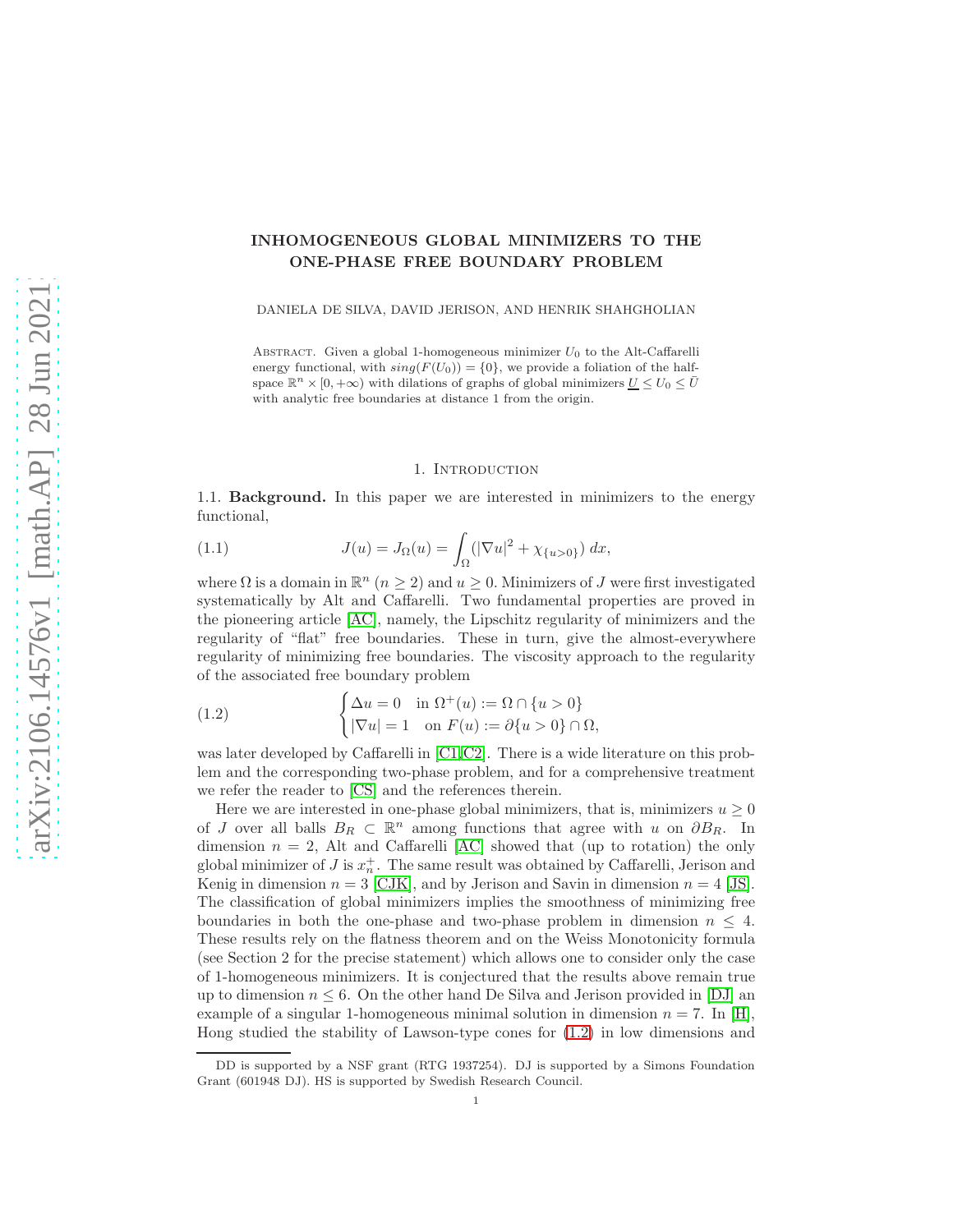showed that in dimension  $n = 7$  there is another stable cone besides the minimizer in [\[DJ\]](#page-20-6).

1.2. **Main result.** Let  $U_0 \geq 0$  be a global energy minimizer to J, and assume that  $U_0$  is homogeneous of degree 1, and  $F(U_0) \setminus \{0\}$  is an analytic hypersurface, while 0 is a singular point (hence, by the discussion above,  $n \geq 5$ ). In this paper we construct smooth inhomogeneous global minimizers asymptotic to  $U_0$  at infinity. In fact,  $U_0$  is trapped between two global smooth inhomogeneous minimizers obtained by perturbing away the singularity, and whose dilations foliate the whole space. The existing theory of one-phase minimizers establishes a strong resemblance between the theory of free boundaries and the theory of minimal surfaces. Our result reaffirms this similarity, providing an analogue of Hardt and Simon's result in the context of area minimizing cones [\[HS\]](#page-20-8).

In order to state our main theorem precisely, we recall some known facts and refer to [\[JS\]](#page-20-5) for further details on the linearized problem (see also Section 3). Let  $H > 0$  denote the mean curvature of  $\partial \{U_0 > 0\}$  oriented towards the complement of the connected set  $\{U_0 > 0\}$ , and consider the linearized problem associated to  $U_0$ :

(1.3) 
$$
\begin{cases} \Delta w = 0 & \text{in } \{U_0 > 0\} \\ \partial_\nu w + Hw = 0 & \text{on } F(U_0) \setminus \{0\}, \end{cases}
$$

with  $\nu$  the interior unit normal to  $F(U_0)$ . Let  $w(x) := |x|^{-\gamma} \overline{v}(\theta)$  with  $\overline{v}$  the first eigenfunction of the Laplacian on  $\mathbb{S}^{n-1} \cap \{U_0 > 0\},\$ 

<span id="page-1-0"></span>
$$
\Delta_{\mathbb{S}^{n-1}}\bar{v} = \lambda \bar{v}, \quad \text{on } \mathbb{S}^{n-1} \cap \{U_0 > 0\},
$$

with Neumann boundary condition

<span id="page-1-2"></span>
$$
\partial_{\nu}\bar{v} + H\bar{v} = 0
$$
, on  $F(U_0) \cap \mathbb{S}^{n-1}$ .

Then  $\bar{v} > 0$  on  $\mathbb{S}^{n-1} \cap \{U_0 > 0\}$  and  $\lambda > 0$ . It is easily computed (see Section 4) that w solves [\(1.3\)](#page-1-0) as long as  $\gamma = \gamma_{\pm} \in \mathbb{R}, \gamma_{+} \geq \gamma_{-} > 0$ , satisfy  $\gamma^{2} - (n-2)\gamma + \lambda = 0$ . If  $\gamma_-\neq \gamma_+$  we call

(1.4) 
$$
V_{\gamma_{\pm}}(x) := |x|^{-\gamma_{\pm}} \bar{v}.
$$

By abuse of notation, if  $\gamma = \gamma_+$  and we call  $\gamma_0$  this common value, we set

(1.5) 
$$
V_{\gamma_-}(x) := |x|^{-\gamma_0} (\ln |x| + 1) \bar{v}, \quad V_{\gamma_+}(x) = |x|^{-\gamma_0} \bar{v}.
$$

Our main result reads as follow. As usual,  $B_R(x_0) \subset \mathbb{R}^n$  denotes the ball of radius  $R > 0$  and center  $x_0$ , and when  $x_0 = 0$  we drop the dependence on it. Also, given a function  $u \geq 0$  defined on  $\mathbb{R}^n$ , we define for  $t > 0$ 

<span id="page-1-3"></span>
$$
u_t(x) = \frac{1}{t}u(tx), \quad \Gamma(u_t) := \{(x, u_t(x)) : x \in \overline{\{u_t > 0\}}\}.
$$

Finally, constants that depend only on the ingredients i.e.  $n, U_0$ , are called universal.

<span id="page-1-1"></span>**Theorem 1.1.** Let  $U_0$  be as above. There exist  $\overline{U}, \underline{U}$  global minimizers to [\(1.1\)](#page-0-1), such that

- (i)  $\underline{U} \le U_0 \le \overline{U}$ , and  $dist(F(\overline{U}), \{0\}) = dist(F(\underline{U}), \{0\}) = 1;$
- (ii)  $F(\bar{U})$ ,  $F(\underline{U})$  are analytic hypersurfaces;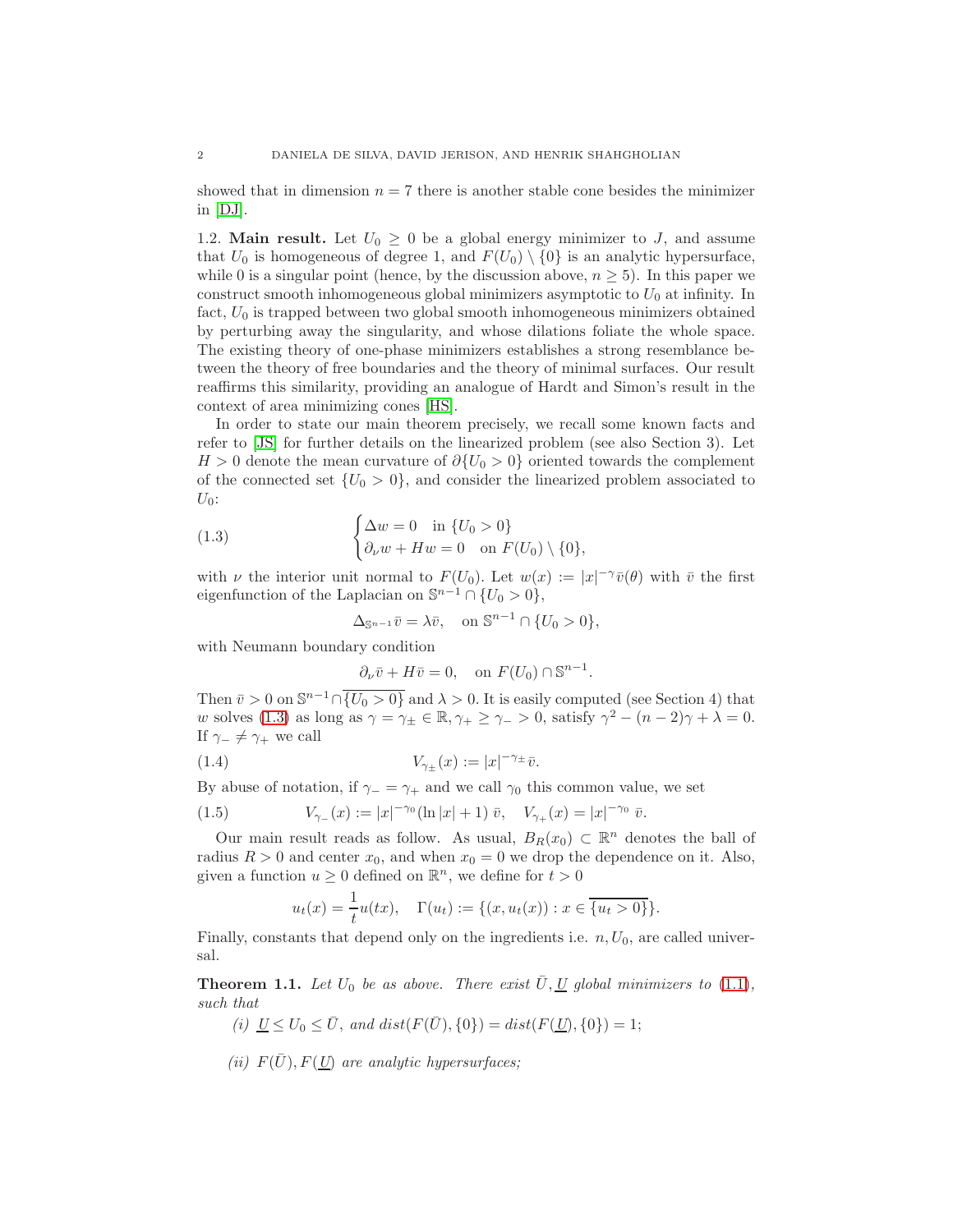(iii) there exist universal constants  $R > 0$  large,  $\alpha' > 0$  small, such that if  $\gamma_-\neq \gamma_+,$ 

$$
\bar{U}(x) = U_0(x) + \bar{a}V_{\gamma_-}(x) + O(|x|^{-\gamma_- - \alpha'}), \text{ in } \{U_0 > 0\} \setminus B_R,
$$

or

tion  $-\nu$  (see Remark [3.3\)](#page-7-0).

$$
\bar{U}(x) = U_0(x) + \bar{a}V_{\gamma_+}(x) + O(|x|^{-\gamma_+ - \alpha'}), \text{ in } \{U_0 > 0\} \setminus B_R,
$$

for some  $\bar{a} > 0$  universal. The analogous statement for <u>U</u> holds in  $\{U >$ 0} \  $B_R$  with  $\underline{a} < 0$ . If  $\gamma_- = \gamma_+$ , then

$$
\bar{U}(x) = U_0(x) + \bar{a}V_{\gamma_{-}}(x) + \bar{b}V_{\gamma_{+}} + O(|x|^{-\gamma_0 - \alpha'}), \text{ in } \{U_0 > 0\} \setminus B_R,
$$

with  $\bar{a} \geq 0$  and if  $\bar{a} = 0$  then  $\bar{b} > 0$ . The analogous statement for <u>U</u> holds in  $\{\underline{U} > 0\} \setminus B_R$  with  $\underline{a} \leq 0$  and  $\underline{b} < 0$  whenever  $\underline{a} = 0$ ;

- (iv) for any  $x \in \{U_0 = 0\}^o$ , the ray  $\{tx, t > 0\}$ , intersects  $F(\overline{U})$  in a single point and the intersection is transverse; similarly, for any  $x \in \{U_0 > 0\},$ the ray  $\{tx, t > 0\}$ , intersects  $F(\underline{U})$  in a single point and the intersection is transverse;
- (v) the graphs  $\bar{\Gamma}_t := \Gamma(\bar{U}_t), \underline{\Gamma}_t := \Gamma(\underline{U}_t)$  foliate the half-space  $\mathbb{R}^n \times [0, +\infty)$ , i.e.,

$$
\mathbb{R}^n \times [0, +\infty) = \bigcup_{t \in (0, \infty)} (\bar{\Gamma}_t \cup \underline{\Gamma}_t);
$$

(vi) if V is a global minimizer to J and  $V \ge U_0$  (resp.  $V \le U_0$ ), then  $V \equiv \bar{U}_t$ , (resp.  $V \equiv \underline{U}_t$ ), for some  $t > 0$ , unless  $V \equiv U_0$ .

In fact, the uniqueness property  $(v_i)$  holds more generally for global critical points that satisfy a uniform non-degeneracy condition (see Section 2 for this notion). Furthermore the expansion in  $(iii)$  implies the same expansion for the free

1.3. Further background. In the context of critical point, Hauswirth, Helein, and Pacard [\[HHP\]](#page-20-9) discovered an explicit family of simply-connected planar regions (so-called exceptional domains)

boundaries  $F(\bar{U}), F(\underline{U})$ , as graphs over the cone  $F(U_0)$  in the outer normal direc-

$$
\Omega_a := \{(x_1, x_2) \in \mathbb{R}^2 : |x_1/a| < \pi/2 + \cosh(x_2/a)\}, a > 0
$$

whose boundary consists of two curves (hairpins), and a positive harmonic function  $H_a(x) = aH_1(x/a)$  on  $\Omega_a$  that satisfies the free boundary conditions  $H_a = 0$  and  $|\nabla H_a| = 1$  on  $\partial \Omega_a$ . Extending  $H_a$  to be zero in the complement of  $\Omega_a$ , we have a non-trivial entire solution to  $(1.2)$  (an explicit formula for  $H_a$  is given using conformal mappings). The graphs of the functions  $H_a$  give a foliation of space using dilates of an unstable critical point of the functional. In [\[JK\]](#page-20-10), Jerison and Kamburov characterized blow-up limits of classical solutions to [\(1.2\)](#page-0-0) in the disk, with simply-connected positive phase, as either (a) half-plane, (b) two-plane or (c) hairpin solutions. This relates to previous results of classifications of entire solutions with simply-connected positive phase due to Khavinson, Lundberg and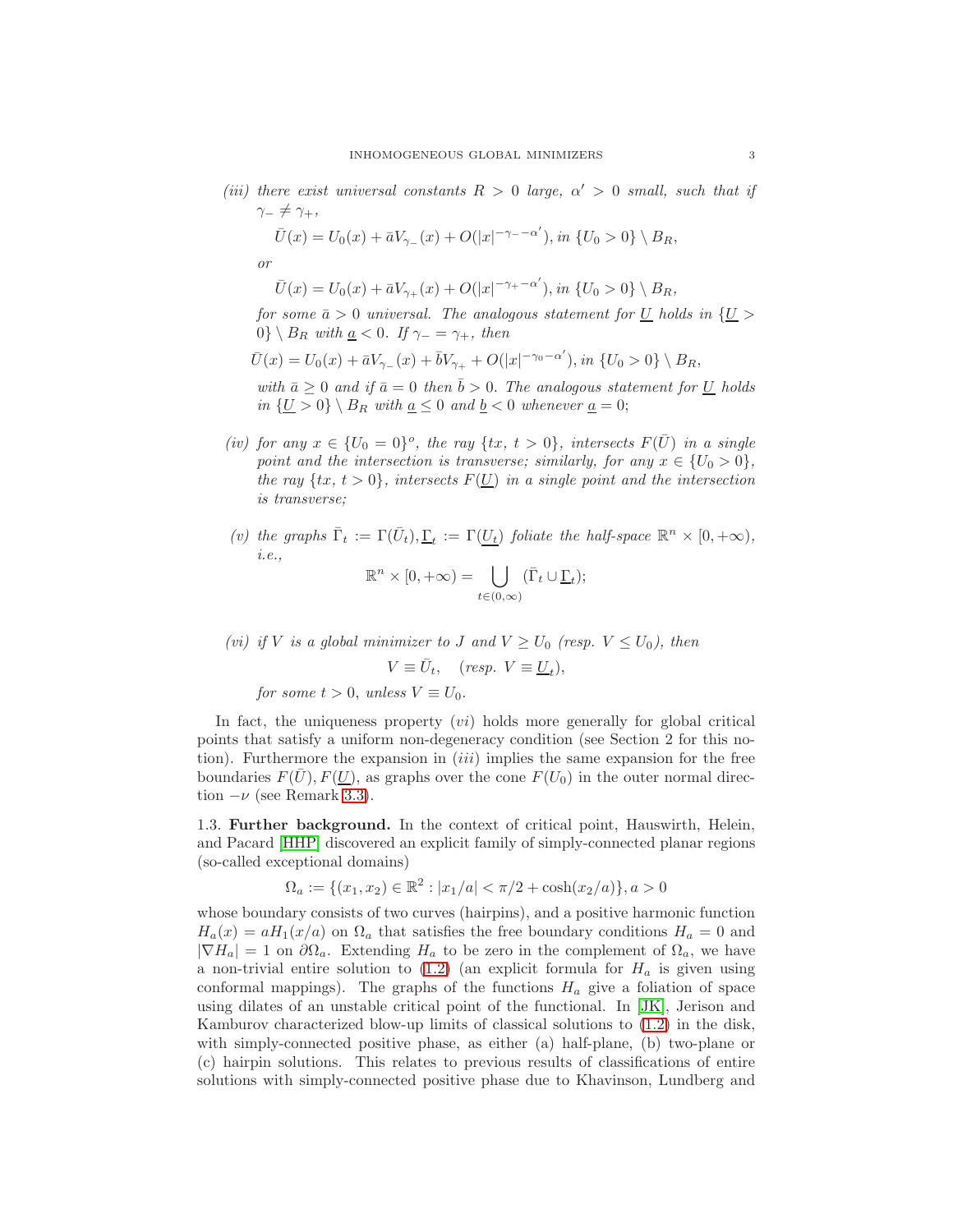Teodorescu [\[KLT\]](#page-20-11) and Traizet [\[T\]](#page-20-12). Traizet showed that classical entire solutions satisfying that no connected component of  $F(u)$  is compact in the open disk must be one of the forms  $(a)$ ,  $(b)$ , or  $(c)$ . Khavinson et al.  $(2013)$  showed that the same conclusion is true under a natural, weak regularity assumption on the free boundary known as the Smirnov property.

1.4. Organization of the paper. The paper is organized as follows. In Section 2 we provide some preliminary properties of minimizers. The following section is devoted to the proof of Theorem [1.1.](#page-1-1) The core of the proof is the analysis of the asymptotic behaviour of a solution of a perturbation of the linearized problem [\(1.3\)](#page-1-0), using appropriate families of subsolutions and supersolutions. This analysis is carried on in Section 4. Finally, the Appendix contains a technical result (relying on the Hodograph transform) needed in the proof of the main theorem.

When we announced this result, M. Engelstein and coauthors informed us that they have obtained what appear to be essentially similar results to the ones in this article in a paper under preparation [\[ESV\]](#page-20-13).

## 2. Preliminaries

In this section we recall some basic properties of minimizers and we obtain a few preliminary results which we use in Section 3 towards the proof of Theorem [1.1.](#page-1-1) Throughout the paper, for a non-negative function u on a domain  $\Omega$ , we use the notation

$$
F(u) := \Omega \cap \partial \{u > 0\}.
$$

We start by a quick recap of the classical theory for minimizers of [\(1.1\)](#page-0-1), which we will be using throughout the paper (see [\[AC\]](#page-20-0)). First of all, we say that  $u \in H_{loc}^1(\Omega)$ minimizes J in  $\Omega$  if on any smooth compact set  $\Omega' \subset \Omega$ ,

$$
J(u) \le J(u+v), \quad \forall v \in H_0^1(\Omega').
$$

For a given boundary data  $\varphi \geq 0$  with finite energy, there exists a non-negative minimizer  $u \in H^1(\Omega)$  of J such that  $u - \varphi \in H_0^1(\Omega)$ . Moreover,  $u \in C^{0,1}(\Omega)$  and satisfies [\(1.2\)](#page-0-0) in the viscosity sense (see [\[C2\]](#page-20-2) for the definition of viscosity solution and a proof of this claim). Finally, u satisfies a strong non-degeneracy property, that is for any  $x_0 \in F(u)$ ,  $\sup_{B_r(x_0)} u \geq cr$  for all balls  $B_r(x_0) \subset \Omega$ . Lipschitz continuity and non-degeneracy are the key to the following compactness property (see Lemma 4.7 and Lemma 5.4 in [\[AC\]](#page-20-0)).

<span id="page-3-0"></span>**Lemma 2.1.** Let  $\{u_k\} \in H^1_{loc}(\Omega)$  be a sequence of minimizers to J in  $\Omega$  with  $u_k \rightarrow u$  uniformly on compact subsets, then

- $\{u_k > 0\}$   $\rightarrow \{u > 0\}$  and  $F(u_k) \rightarrow F(u)$  locally in the Hausdorff distance;
- $\chi_{\{u_k > 0\}} \to \chi_{\{u > 0\}}$  in  $L^1_{loc}(\Omega)$ ;

•  $\nabla u_k \to \nabla u$  a.e. in  $\Omega$ .

Moreover, u minimizes  $J$  in  $\Omega$ .

We also recall Weiss Monotonicity Formula [\[W\]](#page-20-14).

<span id="page-3-1"></span>**Theorem 2.2.** If u is a minimizer to J in  $B_R$ , then

$$
\Phi_u(r) := r^{-n} J_{B_r}(u) - r^{-n-1} \int_{\partial B_r} u^2, \quad 0 < r \le R,
$$

is increasing in r. Moreover  $\Phi_u$  is constant if and only if u is homogeneous of degree 1.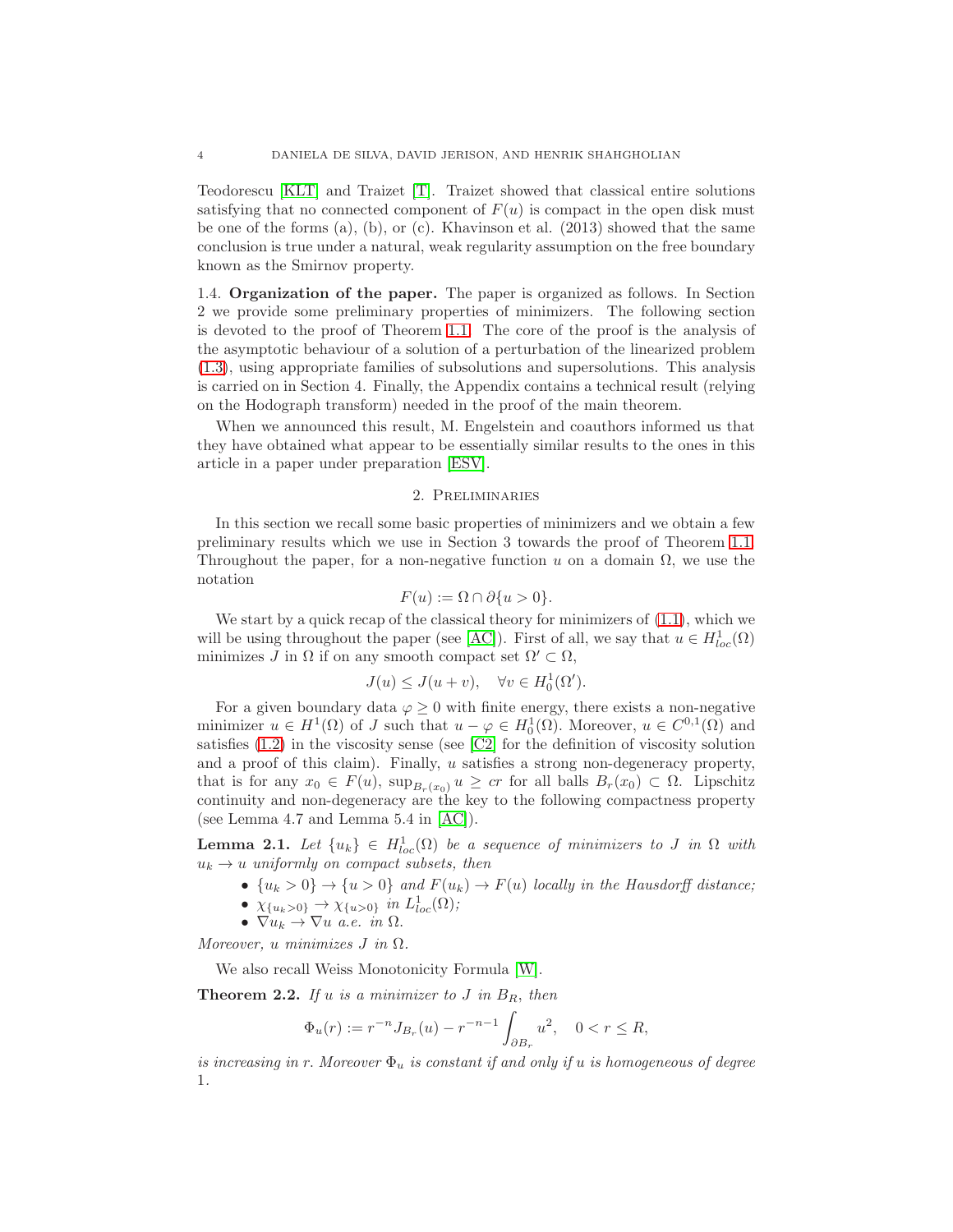We now notice that,

$$
J(\min\{u, w\}) + J(\max\{u, w\}) = J(u) + J(w),
$$

from which we deduce that if u, w minimize J in  $\Omega$  and  $u > w$  on  $\partial B_1$ , then  $\min\{u, w\}$ , max $\{u, w\}$  minimize J in  $\Omega$  as well (with boundary data w and u respectively.). We can then provide a comparison principle.

<span id="page-4-0"></span>**Proposition 2.3.** Let u, w minimize J in  $B_1$  and assume that for  $0 < \epsilon < 1$ ,

$$
u \geq w \quad on \ B_1 \setminus B_{1-\epsilon}.
$$

Then  $u \geq w$  in  $B_1$ .

*Proof.* Since  $u \geq w$  on  $\partial B_1$ , we have that  $v := \min\{u, w\}$  minimizes J among competitors with boundary value w. However, by our assumptions,  $v \equiv w$  in  $B_1\backslash B_{1-\epsilon}$ , hence by the harmonicity of minimizers in their positivity set, we conclude that  $v \equiv w$  in  $D \cap B_1$  for any connected component D of  $\{w > 0\}$  which intersect the annulus. By the maximum principle, any connected component of  $\{w > 0\}$  will intersect the annulus, hence  $v \equiv w$  in  $B_1$ .

<span id="page-4-2"></span>**Proposition 2.4.** Let  $u, w$  minimize  $J$  in  $B_1$  and assume that

$$
u \geq w
$$
 on  $\partial B_1$ ,  $u(x_0) > w(x_0)$  at  $x_0 \in \partial B_1$ .

If  $\{w > 0\} \cap \partial B_1$  is connected, then  $u \geq w$  in  $B_1$ .

Proof. We argue as in the proof of the lemma above, however in this case we only have that  $\min\{u, w\} \equiv w$  in a neighborhood of  $x_0$ . Thus they coincide in the connected component of  $\{w > 0\}$  which includes this neighborhood, and the conclusion follows from the connectivity assumption.  $\hfill \Box$ 

We now obtain a uniqueness result. Recall that  $\{U_0 > 0\}$  is connected [\[CJK\]](#page-20-4).

<span id="page-4-3"></span>**Lemma 2.5** (Uniqueness). Let w be a minimizer of [\(1.1\)](#page-0-1) in  $B_1$  such that  $w = U_0$ on  $\partial B_1$ . Then  $w \equiv U_0$  in  $B_1$ .

Proof. Let

 $W = w$  in  $B_1$ ,  $W = U_0$  in  $B_2 \setminus B_1$ .

Since  $w - U_0 \in H_0^1(B_1)$ , we have  $W - U_0 \in H_0^1(B_2)$  and W and  $U_0$  both minimize  $J$  in  $B_2$  among competitors with boundary data  $U_0$ . Hence,

$$
\Delta W = 0 \text{ in } B_2 \cap \{W > 0\}, \qquad \Delta U_0 = 0 \text{ in } B_2 \cap \{U_0 > 0\}.
$$

In particular, since  $W = U_0$  in  $B_2 \setminus B_1$ , by unique continuation w and  $U_0$  must agree on  $B_1 \cap \{U_0 > 0\}$ . If  $w(\bar{x}) > 0$  at a point  $\bar{x} \in B_1 \cap \{U_0 = 0\}^o$ , then  $J_{B_1}(w) > J_{B_1}(U_0)$ in  $B_1$ , contradicting minimality.

Finally, we prove a strict separation lemma.

<span id="page-4-1"></span>**Lemma 2.6.** Let w be a minimizer to [\(1.1\)](#page-0-1) in B<sub>1</sub> such that  $w \geq U_0$  on  $\partial B_1$ . Then  $w \ge U_0$  in  $B_1$ . Moreover,  $w > U_0$  in  $B_1 \cap \{U_0 > 0\}$ , unless  $w \equiv U_0$  in  $B_1 \cap \{U_0 > 0\}.$ 

*Proof.* Since  $w \ge U_0$  on  $\partial B_1$ ,  $\min\{w, U_0\}$  is also a minimizer to J in  $B_1$  with boundary data  $U_0$ . By the previous uniqueness result, we deduce that  $\min\{w, U_0\} \equiv$  $U_0$  in  $B_1$  and the first part of our lemma is proved. Assume  $w \neq U_0$  in  $B_1 \cap$  $\{U_0 > 0\}$ . By the maximum principle, we immediately deduce that  $w > U_0$  in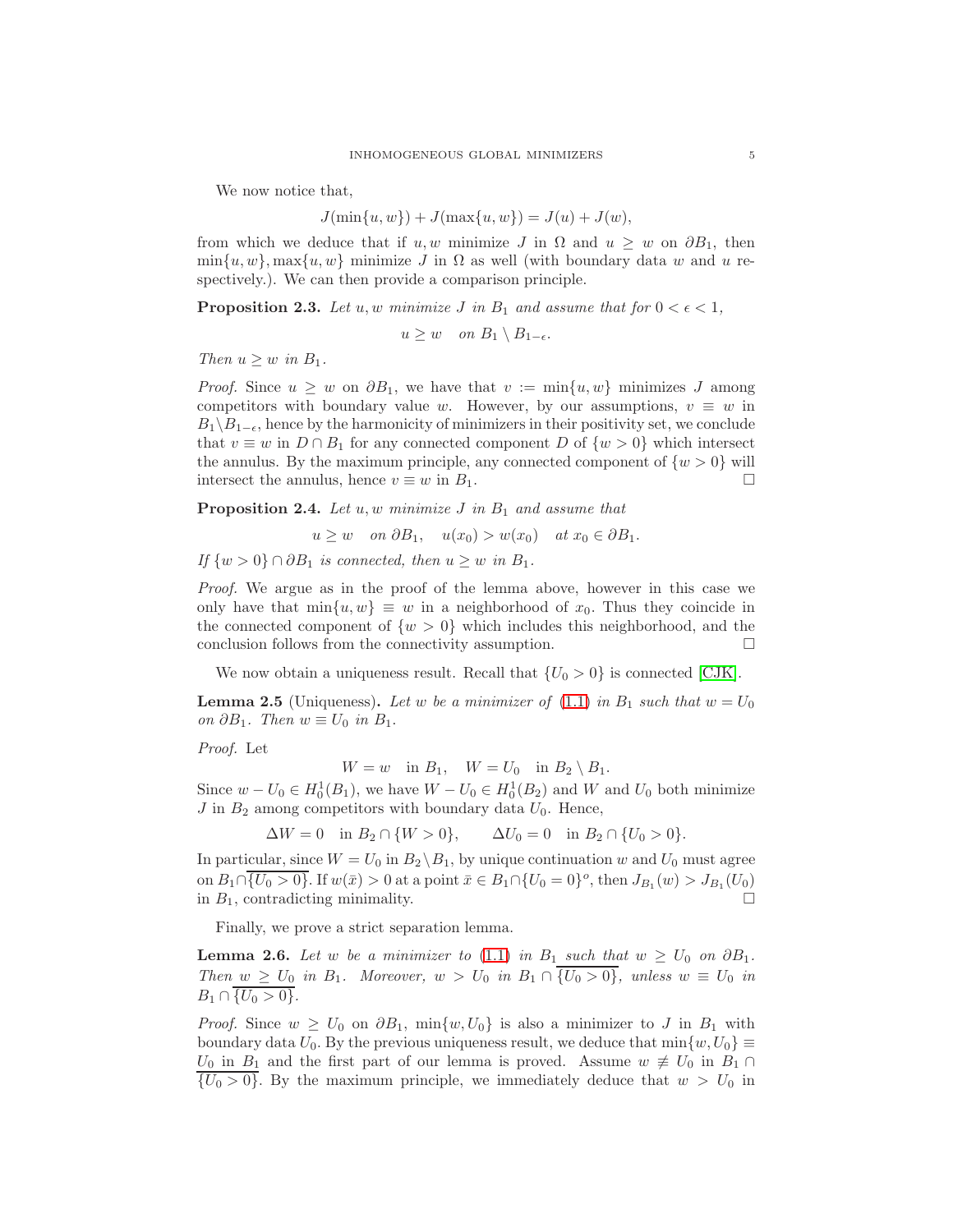$B_2 \cap \{U_0 > 0\}$  Moreover, if w touches  $U_0$  by above at a free boundary point  $x_0 \neq 0$ , since  $\partial_{\nu}U_0(x_0) = \partial_{\nu}w(x_0) = 1$ , we contradict Hopf's boundary point lemma. In particular,

$$
w > U_0
$$
 in  $(\bar{B}_{3/4} \setminus B_{1/2}) \cap \overline{\{U_0 > 0\}},$ 

implying that for  $\delta$  small,

$$
w(x) \ge U_0(x+y), \quad |y| \le \delta, \quad \text{in } \bar{B}_{3/4} \setminus B_{1/2},
$$

and by Proposition [2.3](#page-4-0) this is true in  $B_{3/4}$ . Choosing y so that  $U_0(y) > 0$ , we get that  $w(0) > 0$ , concluding the proof of the desired claim.

#### 3. The proof of Theorem [1.1](#page-1-1)

This section is devoted to the proof of our main Theorem [1.1.](#page-1-1) The first subsection deals with the existence, while the second one handles the regularity.

3.1. Existence and basic properties. In this subsection we prove part  $(i)$  of Theorem [1.1,](#page-1-1) that is the existence of  $U, U$ , and provide some key technical lemmas about their vertical distance from  $U_0$ . We start with the existence.

*Proof of Theorem* [1](#page-1-1).1-(*i*). First, we construct the global minimizer  $\bar{U}$ . Let  $x_0 \in \partial B_1 \cap \{U_0 > 0\}$  and let  $g \geq 0$  be a smooth function compactly supported in a neighborhood of  $x_0$  on  $\partial B_1$ . For  $\epsilon > 0$ , we define the boundary value  $g_{\epsilon} :=$  $U_0 + \epsilon g \ge U_0$  on  $\partial B_1$ ,  $g_{\epsilon}(x_0) > U_0(x_0)$ , and call  $u_{\epsilon}$  a minimizer to  $J_{B_1}$  with this boundary value. Notice that since  $g_{\epsilon}$  is Hölder continuous,  $u_{\epsilon}$  is uniformly Hölder continuous up to the boundary and it achieves the boundary data continuously. By Lemma [2.6,](#page-4-1)  $0 \notin F(u_\epsilon)$  and  $u_\epsilon \geq U_0$  for all  $\epsilon > 0$ . Let  $\epsilon_j \searrow 0$  (as  $j \to \infty$ ), and for each j, let  $B_{r_j} \subset \{u_{\epsilon_j} > 0\}$  be the largest ball included in the positive phase of  $u_{\epsilon_j}$ . Notice that by Proposition [2.4,](#page-4-2)  $u_{\epsilon_j}$  is a decreasing sequence. By the Lipschitz continuity and the compactness Lemma [2.1,](#page-3-0) we conclude that up to extracting a subsequence,  $u_{\epsilon_j}$  converges to a minimizer v of J in  $B_1$ , and since  $g_{\epsilon_i} \to U_0$ , we conclude by the uniqueness Lemma [2.5](#page-4-3) that  $v = U_0$  and in particular  $r_j \to 0$  and  $j \to \infty$ . Consider now for each j the rescaling  $\bar{U}_j(x) = u_{\epsilon_j}(r_jx)/r_j$ . Then  $\bar{U}_j$  is a minimizer in  $B_{1/r_j}$ ,  $B_1 \subset \{\bar{U}_j > 0\}$ , and  $\partial B_1 \cap F(\bar{U}_j) \neq \emptyset$ . Moreover,  $\bar{U}_j(x) \leq C(1+|x|)$  in  $B_{\frac{1}{2r_j}}$ , where C is independent of j, since each  $u_{\epsilon_j}$  is uniformly Lipschitz in  $B_{1/2}$ . Again by compactness, up to extracting a subsequence,  $\bar{U}_j \to \bar{U}_j$ and  $\overline{U}$  is a global minimizer with  $B_1 \subset {\overline{U} > 0}$ , and universal Lipschitz bound. Finally by construction  $\overline{U} \geq U_0$  as desired.

Similarly,  $U$  can be build starting from a family of minimizers with boundary data,  $0 \leq g_{\epsilon} := U_0 - \epsilon g \leq U_0$ .

Next, we prove the following asymptotic behavior for  $\bar{U}, \underline{U}$ .

<span id="page-5-0"></span>**Lemma 3.1.**  $\bar{U}, \underline{U}$  are asymptotic to  $U_0$  at infinity, i.e.,

$$
\lim_{t \to \infty} \bar{U}_t(x) = \lim_{t \to \infty} \underline{U}_t(x) = U_0(x),
$$

uniformly on compact sets in  $\mathbb{R}^n$ .

*Proof.* We prove the statement for  $\overline{U}$ . The same argument also applies to  $\underline{U}$ . For  $t_k \to \infty$  as  $k \to \infty$ , consider the sequence of rescalings,  $\bar{U}_{t_k}(x) := \frac{\bar{U}(t_k x)}{t_k}$  which in view of the equi-Lipschitz continuity and the compactness Lemma [2.1,](#page-3-0) will converge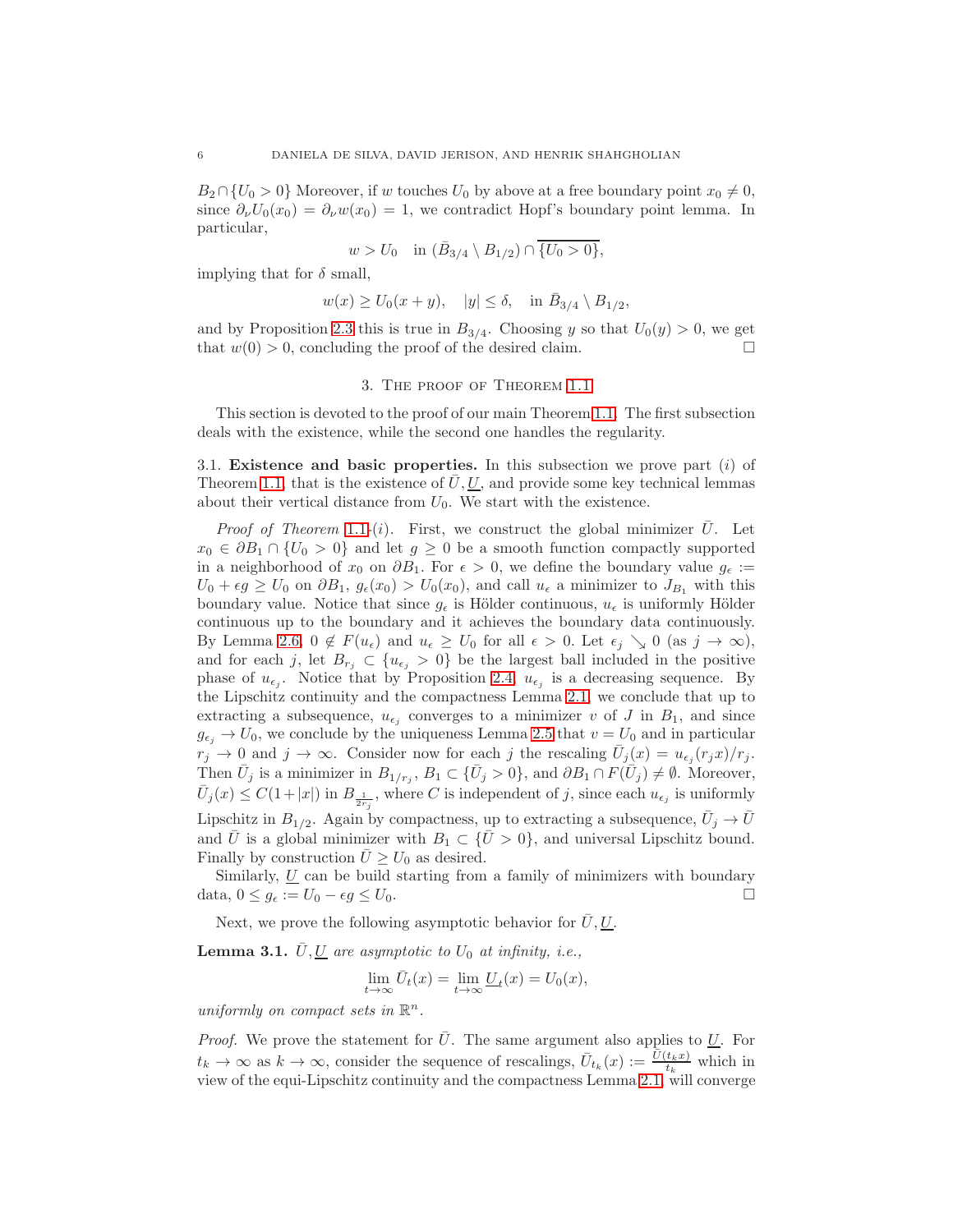to a global minimizer  $V \ge U_0$  (up to extracting a subsequence). On the other hand, again by the Lipschitz continuity,

$$
\Phi_V(r) = \lim_{k \to \infty} \Phi_{\bar{U}_{t_k}}(r) = \lim_{k \to \infty} \Phi_{\bar{U}}(t_k r) = a \in \mathbb{R}, \quad \forall r > 0,
$$

and by Theorem [2.2,](#page-3-1) V is homogeneous of degree 1.

Thus, the restrictions of  $V, U_0$  to the unit sphere solve the eigenvalue problem,

$$
\Delta_{\mathbb{S}^{n-1}}u = -\lambda_1 u \quad \text{on } \{u > 0\} \cap \mathbb{S}^{n-1},
$$

for  $\lambda_1 = n - 1$ . However, since  $\{U_0 > 0\} \subset \{V > 0\}$  and eigenvalues are monotone with respect to the inclusion of domains, we deduce from standard arguments that  $U_0 \equiv V$ .

Finally, using Lemma [3.1](#page-5-0) and Proposition [5.1](#page-18-0) in the Appendix, we can deduce the following result, which is key to our strategy. Here and henceforth, we denote by  $E^c := \mathbb{R}^n \setminus \overline{E}$ . Also, constants depending on  $n, U_0$  will be called universal and may vary from one appearance to another in the body of the proofs. For notational simplicity, the positivity set of  $U_0$  is called  $\Omega_0 := \{U_0 > 0\}$ , and as pointed out in the introduction,  $-(\partial_{\nu}U_0)=H>0$  is the mean curvature of  $\partial\Omega_0$  oriented towards the complement of the connected set  $\Omega_0$ .

To fix ideas, from now on, we prove the statements involving  $U$ .

<span id="page-6-3"></span>**Lemma 3.2.** There exists universally large  $R > 0$ , such that  $v := \bar{U} - U_0 > 0$ satisfies

(3.1) 
$$
\begin{cases} \Delta v = 0 & \text{in } \Omega_0 \cap B_R^c, \\ \partial_\nu v + H(1 + O(\frac{v}{|x|}))v = 0 & \text{on } \partial\Omega_0 \cap B_R^c, \end{cases}
$$

with  $\nu$  the interior unit normal to  $\partial\Omega_0$ . Moreover,

<span id="page-6-2"></span><span id="page-6-1"></span>
$$
O\left(\frac{v}{|x|}\right) = o(1), \quad \text{as } |x| \to \infty.
$$

*Proof.* Let  $\bar{U}_s(x) := s^{-1} \bar{U}(sx), s \ge 1$ . We prove that  $v_s := \bar{U}_s - U_0$  satisfies

(3.2) 
$$
\begin{cases} \Delta v_s = 0 \quad \text{in } \Omega_0 \cap A, \\ \partial_\nu v_s + Hv_s = O(|v_s|^2) \quad \text{on } \partial \Omega_0 \cap A, \end{cases}
$$

with  $\nu$  the interior unit normal to  $\partial\Omega_0$ , the constant in  $O(|v_s|^2)$  universal, and A an open annulus included in  $B_2 \setminus \bar{B}_1$ . Below  $A_l := B_{2-l} \setminus \bar{B}_{1+l}, l < 1$ .

Since  $\bar{U}_s, U_0$  are harmonic in their positivity set, and  $\bar{U}_s \ge U_0$ , the harmonicity of  $v_s$  in  $\Omega_0$  is obvious. In order to prove the boundary condition we proceed as follows. First, in view of Lemma [3.1](#page-5-0)

<span id="page-6-4"></span>
$$
\|\bar{U}_s - U_0\|_{L^\infty(B_2 \setminus B_1)} \to 0, \quad \text{as } s \to \infty,
$$

thus, by the flatness implies regularity results [\[C2\]](#page-20-2), there exists  $\epsilon_0$  universal such that if  $s = s(\epsilon_0)$  is large enough so that

$$
(3.3) \t\t\t ||\bar{U}_s - U_0||_{L^{\infty}(B_2 \setminus B_1)} \le \epsilon_0
$$

then in  $A_{1/5} \cap {\bar{U}_s > 0}$ ,  $\|\bar{U}_s\|_{C^3} \leq C$  with  $C > 0$  universal. Moreover, in a sufficiently small ball  $B_{\rho}(x), x \in F(U_0) \cap A_{1/5}, \bar{U}_s$  and  $U_0$  satisfy Proposition [5.1](#page-18-0) (in view of the convergence of  $\bar{U}_s$  to  $U_0$  and non-degeneracy), hence by a covering argument we obtain that in  $A_{2/5} \cap \overline{\Omega}_0$ ,

<span id="page-6-0"></span>
$$
(3.4) \t\t ||\bar{U}_s - U_0||_{2,\alpha} \leq C ||\bar{U}_s - U_0||_{\infty}, \quad \bar{U}_s - U_0 \sim \epsilon := ||\bar{U}_s - U_0||_{\infty},
$$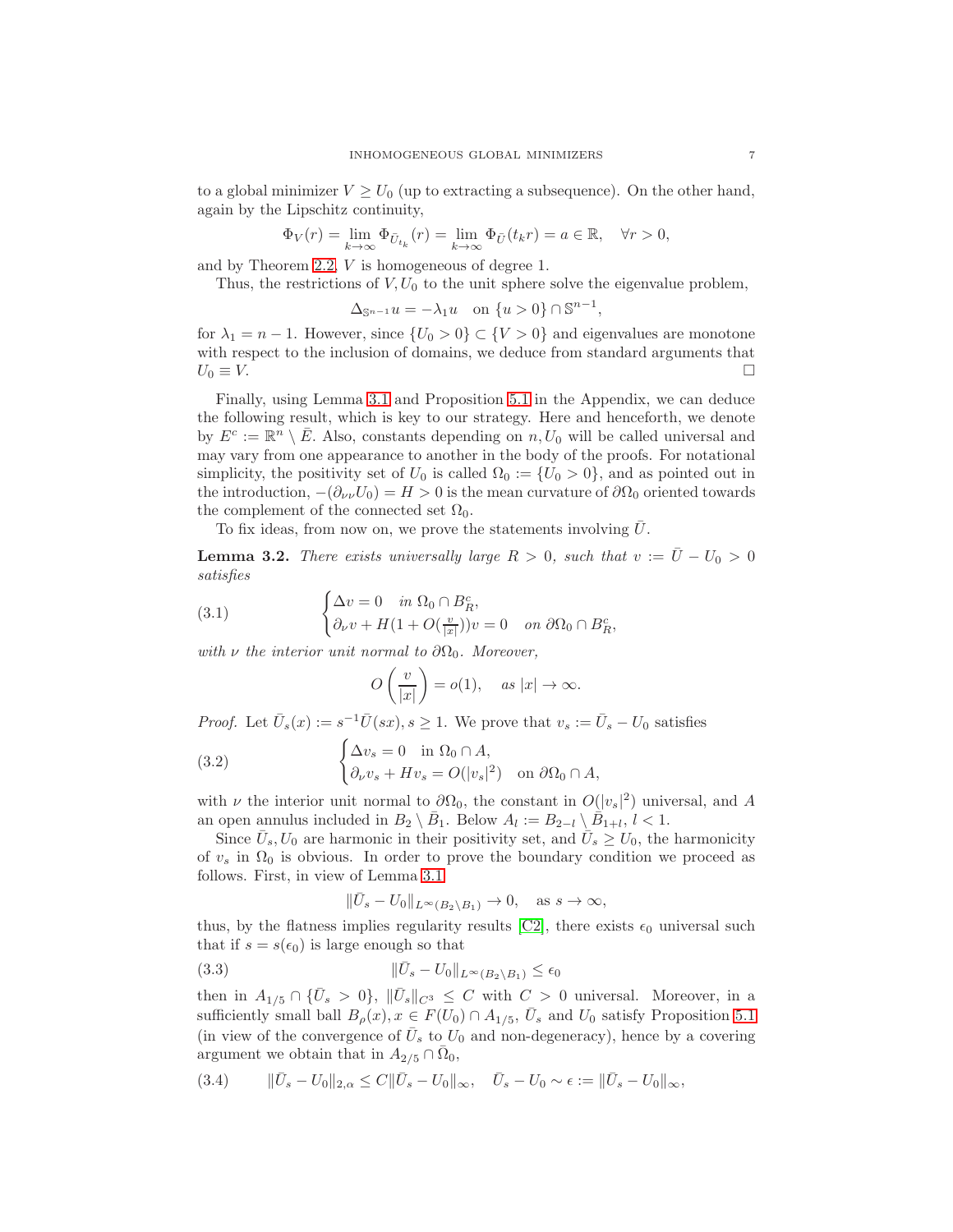s large, and  $\epsilon = \epsilon(s) \ll \epsilon_0$ .

<span id="page-7-2"></span>Let us define the function  $\psi_s > 0$ , such that

(3.5) 
$$
x \in F(U_0) \cap A_{2/5} \longrightarrow x - \psi_s(x)\nu_x \in F(\bar{U}_s).
$$

In view of [\(3.4\)](#page-6-0), since  $\partial_{\nu}U_0(x) = 1$  on  $F(U_0)$ , we have that  $\partial_{\nu}\bar{U}_s(x) = 1 + O(\epsilon)$ on  $F(U_0) \cap A_{2/5}$ . Hence,  $F(\bar{U}_s)$  is a graph over  $F(U_0)$  locally in  $A_{2/5}$ ,  $\psi_s$  is well defined, it is bounded by  $C\epsilon$ , and in fact

(3.6) 
$$
\psi_s(x) = v_s(x) + O(\epsilon^2).
$$

Then,

<span id="page-7-1"></span>
$$
\nabla \bar{U}_s(x - \psi_s(x)\nu_x) = \nabla \bar{U}_s(x) - v_s(x)D^2 \bar{U}_s(x)\nu_x + O(\epsilon^2)
$$
  
=  $\nu_x - v_s(x)D^2 \bar{U}_s(x)\nu_x + \nabla v_s(x) + O(\epsilon^2).$ 

Hence, again using [\(3.4\)](#page-6-0), and the free boundary condition for  $\bar{U}_s$ , we get

$$
1 = |\nabla \bar{U}_s(x - \psi_s \nu_x)|^2 = 1 + 2(\partial_\nu v_s - v_s(\partial_{\nu\nu} U_0)) + O(\epsilon^2),
$$

which gives the second condition in  $(3.2)$ . Rescaling back we get that v satisfies [\(3.1\)](#page-6-2), as desired. Moreover, by Lemma [3.1,](#page-5-0)

$$
O\left(\frac{v}{|x|}\right) = o(1), \quad \text{as } |x| \to \infty.
$$

Lemma [3.2](#page-6-3) remains valid if  $v := U_0 - \underline{U}$ , after extending  $\underline{U}$  analytically in  $\Omega_0 \cap B_R^c$ (for R large enough), and moreover  $v > 0$  in this region. Indeed, in the proof above, [\(3.3\)](#page-6-4) holds for  $\underline{U}_s$ . Thus  $\underline{U}_s$  can be extended analytically in  $\Omega_0 \cap (B_2 \setminus \overline{B}_1)$ , and all the estimates following [\(3.3\)](#page-6-4) remain valid in  $\Omega_0$ .

<span id="page-7-0"></span>*Remark* 3.3. Notice that, from  $(3.6)$ , we deduce the expansion  $(R \text{ large})$ 

$$
\psi(x) = v(x) + O\left(\frac{v^2}{|x|}\right), \quad x \in F(U_0) \cap B_R^c.
$$

While v solves the perturbed linearized equation above in a subset of  $\Omega_0$ , at times our analysis leads to estimates that must be extended outside of  $\Omega_0$ . For that purpose we use the following remark. Here  $A_l$  is the annulus defined in the previous Lemma.

<span id="page-7-3"></span>Remark 3.4. If  $u_1, u_2$  are critical points to J in  $A_0$ , with  $u_i \ge U_0$  and

$$
||u_i - U_0||_{L^{\infty}} \le \epsilon, \quad u_1 \ge u_2 + c\epsilon \quad \text{in } \overline{\Omega}_0 \cap A_0,
$$

for some  $c > 0$  and  $\epsilon > 0$  small depending on c, then

$$
u_1 \ge u_2 \quad \text{in } A_{1/5}.
$$

Indeed, if we argue as for  $\bar{U}_s$  above, we obtain that if  $\psi_i$  is the associated function defining the free boundary of  $u_i$  as in [\(3.5\)](#page-7-2), then for  $x \in A_{1/5} \cap F(U_0)$ ,

$$
u_i(x - t\nu) = u_i(x) - t + O(\epsilon^2), \quad t \in [0, \psi_i(x)].
$$

Hence, for all t's for which this expansion holds and  $\epsilon$  small,

$$
u_2(x-t\nu) \le u_1(x) - c\epsilon - t + O(\epsilon^2) \le u_1(x-t\nu) - c\epsilon + O(\epsilon^2) < u_1(x-t\nu),
$$

which gives the desired result.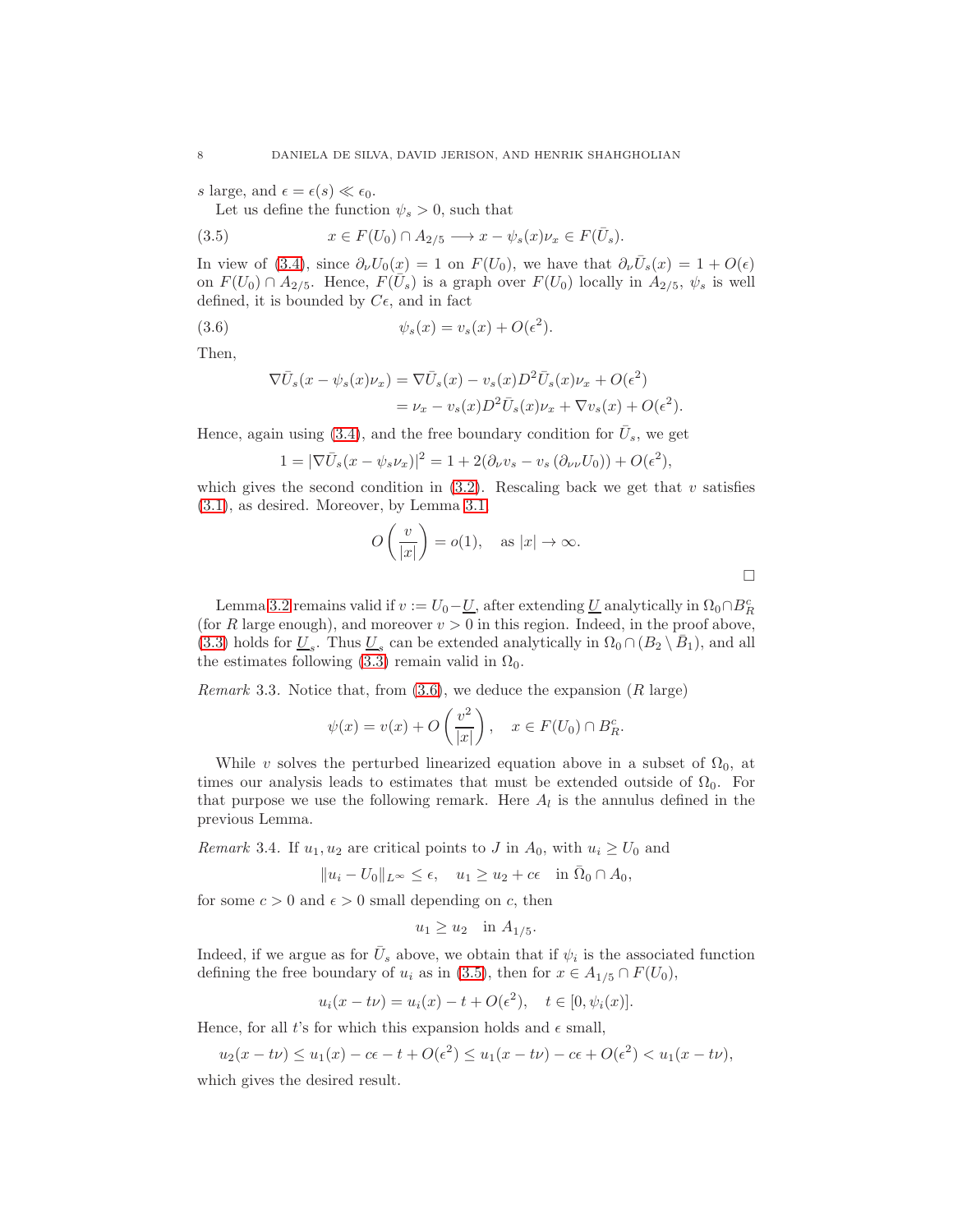3.2. Regularity. This subsection is devoted to the proof of parts  $(ii) - (vi)$  of Theorem [1.1.](#page-1-1) It relies on the following asymptotic expansion, which will be derived in the next section. Here we use  $V_{\gamma\pm}$ , which have been defined in the introduction (see  $(1.4)$ , $(1.5)$ ).

<span id="page-8-0"></span>**Proposition 3.5.** Let  $v > 0$  be a classical solution to [\(3.1\)](#page-6-2). If  $\gamma_- \neq \gamma_+$ , there exist  $\alpha' > 0$  small universal and  $R_0 > 0$  large universal, such that in  $B_{R_0}^c \cap \Omega_0$ , either

<span id="page-8-6"></span>(3.7) 
$$
v(x) = a_{-}V_{\gamma_{-}}(x) + O(|x|^{-\gamma_{-}-\alpha'}), \quad a_{-} > 0,
$$

or

<span id="page-8-4"></span>(3.8) 
$$
v(x) = a_{+}V_{\gamma_{+}}(x) + O(|x|^{-\gamma_{+}-\alpha'}), \quad a_{+} > 0.
$$

If  $\gamma_- = \gamma_+$ , then in  $B_{R_0}^c \cap \Omega_0$ 

<span id="page-8-5"></span>(3.9) 
$$
v(x) = \bar{a}V_{\gamma_{-}}(x) + \bar{b}V_{\gamma_{+}} + O(|x|^{-\gamma_{0}-\alpha'}), \quad \bar{a} \ge 0, \bar{b} \in \mathbb{R}, \max\{\bar{a}, \bar{b}\} > 0.
$$

With this proposition at hands, we can now obtain  $(ii)$  in Theorem [1.1,](#page-1-1) that is the following result.

## <span id="page-8-3"></span>**Theorem 3.6.**  $F(\bar{U})$  is analytic.

Proof. Towards the proof of analyticity, we wish to obtain the following claim.

**Claim 1.** There is a universal (large)  $R_0 > 0$  such that

$$
\nabla \bar{U}(x) \cdot x - \bar{U}(x) < 0, \quad \text{in } \overline{\{\bar{U} > 0\}} \cap B_{R_0}^c.
$$

In order to prove Claim 1, we set  $v := \overline{U} - U_0$ . Recall that, in view of Lemma [3.2,](#page-6-3)  $v > 0$  satisfies [\(3.1\)](#page-6-2), and hence the asymptotic in Proposition [3.5.](#page-8-0) Notice that since  $U_0$  is homogeneous of degree 1,

$$
\nabla \bar{U} \cdot x - \bar{U} = \nabla v \cdot x - v, \quad \text{in } \Omega_0.
$$

On the other hand, by Proposition [3.5,](#page-8-0)

(3.10) 
$$
v = Z_{\gamma_0} + O(|x|^{-\gamma_0 - \alpha'}) \quad \text{in } B_{R_0}^c \cap \Omega_0,
$$

with  $Z_{\gamma_0}$  given by

<span id="page-8-1"></span>
$$
Z_{\gamma_0} = aV_{\gamma_0} \quad \text{if } \gamma_- \neq \gamma_+, \quad a > 0,
$$

and  $\gamma_0$  either  $\gamma_-\,$  or  $\gamma_+$ , or

 $Z_{\gamma_0} = aV_{\gamma_-} + bV_{\gamma_+}$  if  $\gamma_- = \gamma_+ = \gamma_0$ ,  $a \geq 0, b \in \mathbb{R}$ ,  $\max\{a, b\} > 0$ .

Now, let  $v_s(x) = v(sx)/s$  and similarly  $(Z_{\gamma_0})_s(x) = Z_{\gamma_0}(sx)/s$ . Then, for s large, according to [\(3.10\)](#page-8-1),

$$
v_s(x) = (Z_{\gamma_0})_s(x) + s^{-\gamma_0 - \alpha' - 1} O(1), \text{ in } (B_2 \setminus \bar{B}_1) \cap \Omega_0,
$$

and from the formula for  $Z_{\gamma_0}$  (see also [\(1.4\)](#page-1-2)-[\(1.5\)](#page-1-3)),

<span id="page-8-2"></span>
$$
\epsilon = \epsilon(s) := \begin{cases} ||(Z_{\gamma_0})_s||_{\infty} \sim s^{-\gamma_0 - 1}, & \text{if } \gamma_- \neq \gamma_+, \\ ||(Z_{\gamma_0})_s||_{\infty} \sim s^{-\gamma_0 - 1} \ln s, & \text{if } \gamma_- = \gamma_+.\end{cases}
$$

From this we deduce that, for  $\sigma := \frac{\alpha'}{2(\gamma_0+1)}$ ,

(3.11) 
$$
v_s(x) = (Z_{\gamma_0})_s(x) + O(\epsilon^{1+\sigma}), \quad \text{in } (B_2 \setminus \bar{B}_1) \cap \Omega_0,
$$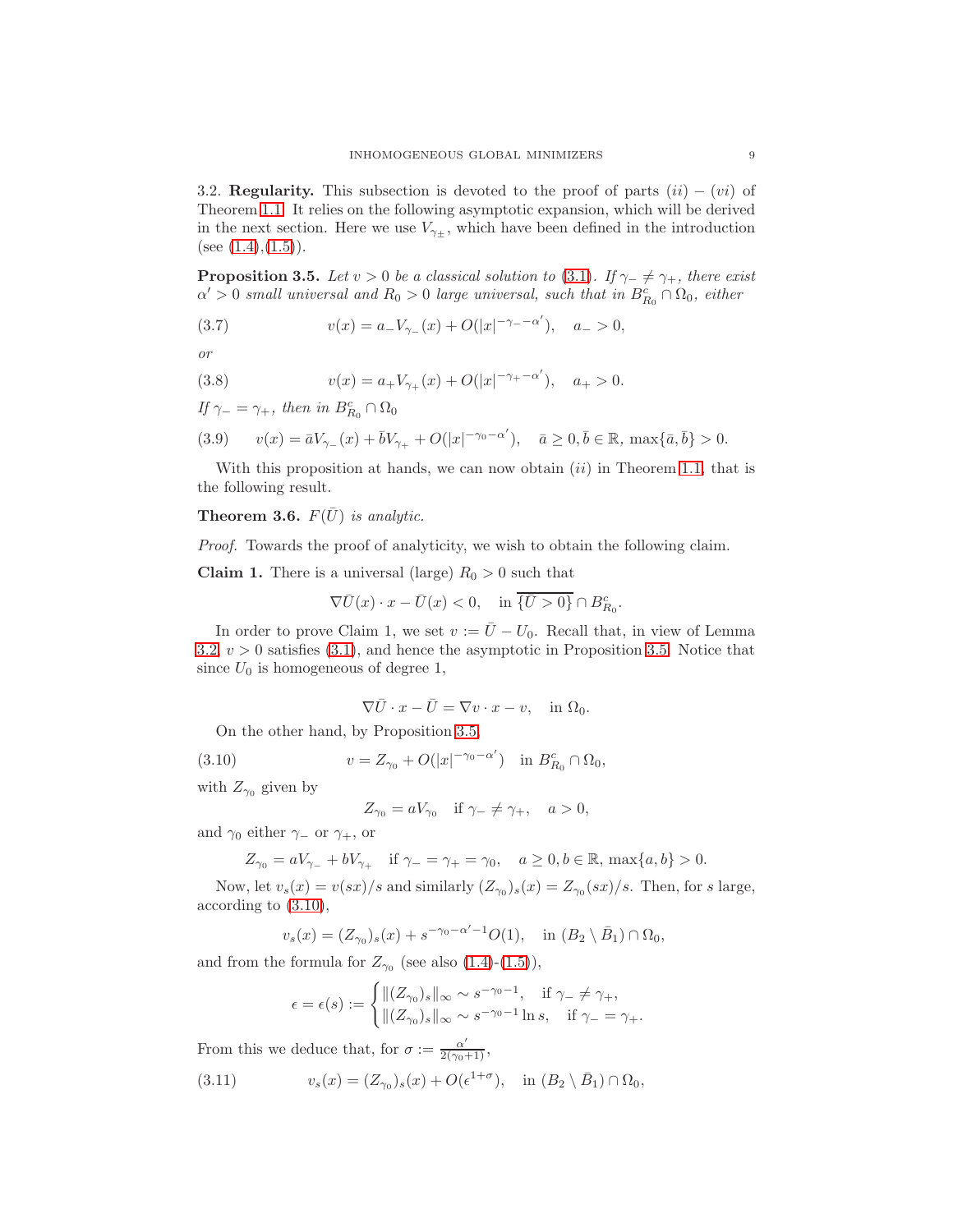and hence for universally large s, we have  $||v_s||_{\infty} \leq C\epsilon$  in the annulus  $(B_2 \setminus \bar{B}_1) \cap \Omega_0$ . Next, in view of the first inequality in [\(3.4\)](#page-6-0) we have (with the notation for annuli in the proof of Lemma [3.2\)](#page-6-3),

$$
\left\|\frac{v_s(x) - (Z_{\gamma_0})_s(x)}{\epsilon}\right\|_{2,\alpha} \le C, \quad \text{in } A_{2/5} \cap \Omega_0,
$$

while from the expansion above,

$$
\left\|\frac{v_s(x) - (Z_{\gamma_0})_s(x)}{\epsilon}\right\|_{\infty} \le C\epsilon^{\sigma}, \quad \text{in } A_{2/5} \cap \Omega_0.
$$

We can interpolate to obtain (because  $\partial\Omega_0 \setminus \{0\}$  is smooth),

$$
\left\|\frac{v_s(x) - (Z_{\gamma_0})_s(x)}{\epsilon}\right\|_{0,1} \leq C\epsilon^{\sigma'}, \quad \text{in } A_{7/15} \cap \Omega_0.
$$

Combining  $(3.11)$  with the estimate above, we now compute (for s large)

$$
\nabla v_s \cdot x - v_s = \nabla (Z_{\gamma_0})_s \cdot x - (Z_{\gamma_0})_s + O(\epsilon^{1+\sigma'})
$$
  

$$
\leq -C\epsilon(\gamma_0 + 1)(1 + o(1)) + O(\epsilon^{1+\sigma'}) \leq -c\epsilon < 0 \quad \text{in } A_{7/15} \cap \Omega_0,
$$

where the first inequality follows from the formula for  $Z_{\gamma_0}$  (see also [\(1.4\)](#page-1-2)-[\(1.5\)](#page-1-3)). Unraveling the scaling in the inequality above, we obtain Claim 1 in  $B_{R_0}^c \cap \Omega_0$ . However, we need to extend this inequality to  $\{\bar{U}_s > 0\}$ . Let us take a point  $x_0 \in$  $F(U_0)$  and argue as in Lemma [3.2,](#page-6-3) that is, in view of the  $C^{2,\alpha}$  estimate on  $\bar{U}_s$  and the fact that

$$
\bar{U}_s(x_0) = O(\epsilon), \quad \partial_\nu \bar{U}_s(x_0) = 1 + O(\epsilon),
$$

we conclude that  $F(\bar{U}_s)$  is included in an  $\epsilon$ -neighborhood of  $F(U_0)$ . On the other hand, using that the  $C^{2,\alpha}$  norm of  $v_s$  is controlled by its  $L^{\infty}$  norm, and that by homogeneity  $\nabla U_0 \cdot x - U_0 \equiv 0$  in  $A_{7/15} \cap \overline{\Omega}_0$ , we get

$$
(\nabla \bar{U}_s \cdot x - \bar{U}_s)(x_0) = (\nabla v_s \cdot x - v_s)(x_0) \le -C\epsilon,
$$
  

$$
\partial_{\nu}(\nabla \bar{U}_s \cdot x - \bar{U}_s)(x_0) = \partial_{\nu}(\nabla v_s \cdot x - v_s)(x_0) = O(\epsilon),
$$

from which we obtain (using the fact that the  $C^{2,\alpha}$  norm of  $\bar{U}_s$  is universally bounded) that for s large universal,

$$
\nabla \bar{U}_s \cdot x - \bar{U}_s < 0 \quad \text{in } A_{7/15} \cap \{ \bar{U}_s > 0 \},
$$

as desired.

Claim 1 implies,

$$
\frac{d}{dt}\overline{U}_t(x) < -\frac{c}{t^2} \quad \text{for } tx \in \overline{\{\overline{U} > 0\}} \cap (B_{4R_0} \setminus B_{R_0}), \qquad (c = c(R_0)).
$$

Given  $x \in {\overline{U} > 0}$  let  $\overline{t} = \overline{t}(x)$  be the smallest value for which the ray  $tx \in$  $\{\bar{U} > 0\} \cap (B_{4R_0} \setminus B_{R_0})$  for all  $t < \bar{t}$ , then

(3.12) 
$$
\bar{U}_{\bar{t}}(x) - \bar{U}(x) = -\int_{\bar{t}}^{1} \frac{d}{dt} \bar{U}_{t}(x) dt \ge c(1 - \bar{t}).
$$

From this we deduce that  $\bar{U}_{\bar{t}}(x) > 0$ , hence  $\bar{U}_{t}(x)$  is strictly decreasing in  $t \in (1/2, 1]$ when  $x \in \{ \overline{U} > 0 \} \cap (B_{3R_0} \backslash B_{2R_0})$ . Now, for  $\delta$  small and  $x \in \{ \overline{U} > 0 \} \cap (B_{3R_0} \backslash B_{2R_0})$ , the same computation as in [\(3.12\)](#page-9-0) gives that

<span id="page-9-0"></span>
$$
\bar{U}_{1-\delta}(x) - \bar{U}(x) \ge c\delta.
$$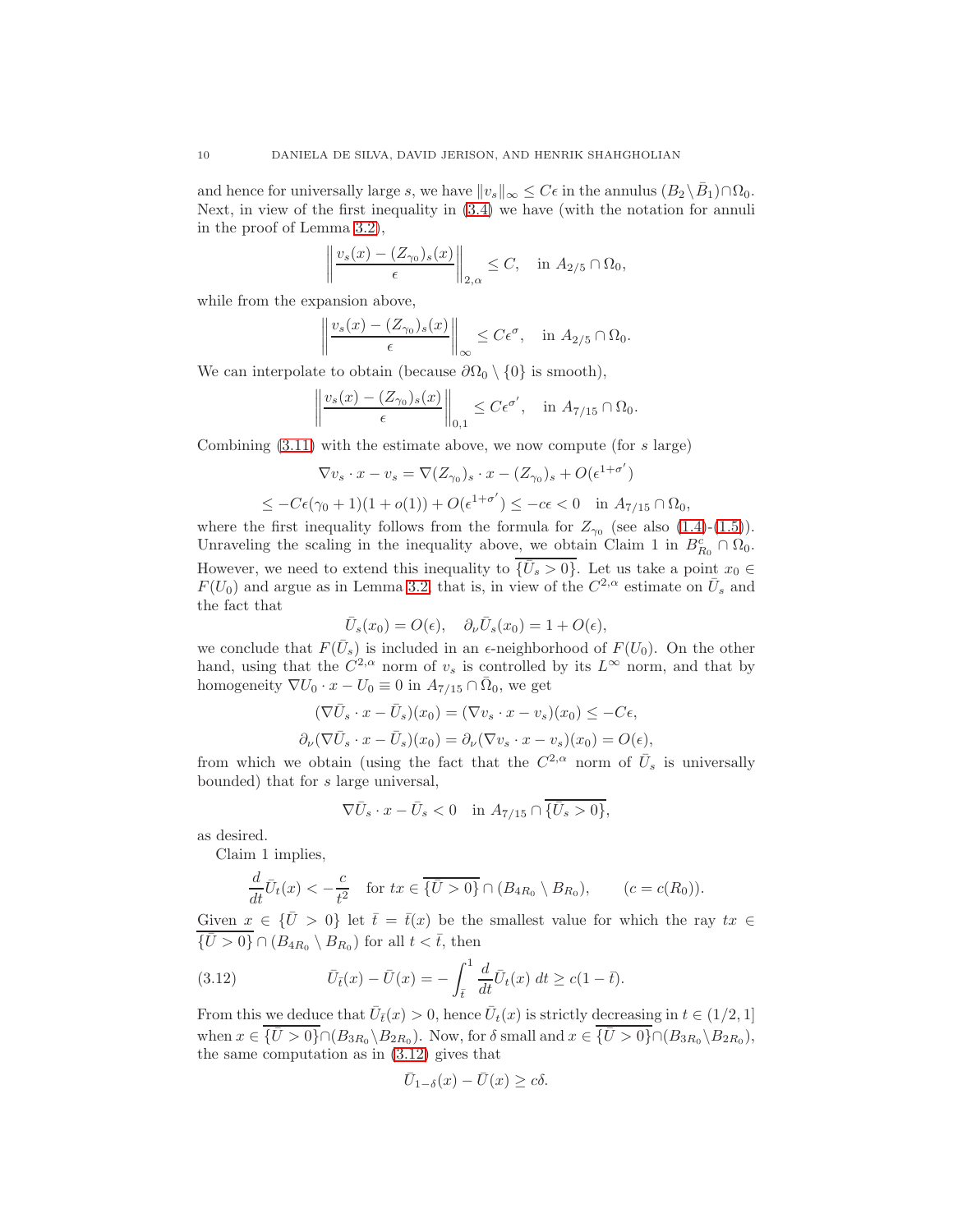On the other hand, for any unit vector  $\tau$ , since  $\bar{U}_{1-\delta}$  is Lipschitz, with Lipschitz constant in the annulus independent of  $\delta$ , it follows from the inequality above that for  $x \in \{ \overline{U} > 0 \} \cap (B_{3R_0} \setminus B_{2R_0}),$ 

$$
\bar{U}_{1-\delta}(x+c_1\delta\tau)\geq \bar{U}_{1-\delta}(x)-Lc_1\delta\geq \bar{U}(x),
$$

as long as  $c_1$  (being universal) is small enough. Hence,

$$
\bar{U}_{1-\delta}(x+c_1\delta\tau)\geq \bar{U}(x), \quad 2R_0\leq |x|\leq 3R_0,
$$

and by the comparison principle Proposition [2.3,](#page-4-0) we conclude that this inequality holds for all x's. Therefore  $F(U)$  is a Lipschitz radial graph, and by standard arguments it is also locally Lipschitz. By the classical regularity theory for one phase free boundaries [\[AC,](#page-20-0) [KN,](#page-20-15) [C1\]](#page-20-1), we conclude that  $F(\bar{U})$  is analytic.

We can now deduce the proof of parts  $(iii) - (vi)$  in Theorem [1.1.](#page-1-1)

*Proof of Theorem [1.1](#page-1-1) (iii)-(vi).* Claim 1 in the proof of Theorem [3.6](#page-8-3) and Proposition [3.5,](#page-8-0) provide the statements in part  $(iii) - (iv)$  of Theorem [1.1.](#page-1-1) The statement in  $(v)$  follows immediately from  $(iv)$ . We are left with the proof of  $(vi)$ , from which we also deduce the universality of the coefficient in the expansion in  $(iii)$ . Assume  $V$  is not identically equal to  $U_0$ . Then the same arguments in Lemma [3.1,](#page-5-0) Lemma [3.2](#page-6-3) and Proposition [3.5](#page-8-0) can be applied to V giving that V is asymptotic to  $U_0$ , and

(3.13) 
$$
V - U_0 = V_{\gamma_1}(d + o(1)) \text{ in } B_{R_0}^c \cap \Omega_0,
$$

with  $\gamma_1$  either  $\gamma_-\,$  or  $\gamma_+$ , and  $d > 0$ .

On the other hand,

(3.14) 
$$
\bar{U} - U_0 = V_{\gamma_0}(a + o(1)) \text{ in } B_{R_0}^c \cap \Omega_0,
$$

with  $\gamma_0$  either  $\gamma_-$  or  $\gamma_+$ , and  $a > 0$ .

If U and V both have expansions in terms of  $V_{\gamma-}$  (resp.  $V_{\gamma+}$ ), then we can argue as follows. Define  $t_0$  by,

$$
at_0^{-\gamma_- - 1} = d.
$$

Using the expansions above for a given  $t > t_0$ , we conclude that for  $|x|$  large,  $x \in \Omega_0$ ,

$$
\frac{V - \bar{U}_t}{V_{\gamma_-}} = (d - at^{-\gamma_- - 1} + o(1)), \quad d - at^{-\gamma_- - 1} > 0.
$$

Thus, for any  $t > t_0$ , there exists  $R_t$  large such that in an annulus  $(B_{2R_t} \setminus B_{R_t}) \cap \Omega_0$ ,

$$
V \ge c(t)\tilde{\epsilon} + \bar{U}_t, \quad \tilde{\epsilon} = ||V_{\gamma_-}||_{\infty},
$$

where we have used that  $V_{\gamma-} \sim ||V_{\gamma-}||_{\infty}$  in  $(B_{2R_t} \setminus B_{R_t}) \cap \Omega_0$ . By a rescaled version of Remark [3.4](#page-7-3) we get  $V \ge \bar{U}_t$  in the annulus  $B_{2R_t} \setminus B_{R_t}$ , and the comparison Proposition [2.3](#page-4-0) gives,

$$
V \ge \bar{U}_t, \quad \forall t > t_0, \quad \text{in } \mathbb{R}^n.
$$

Similarly,

$$
V \leq \bar{U}_t, \quad \forall t < t_0, \quad \text{in } \mathbb{R}^n,
$$

and the claim follows letting  $t \to t_0$ . If the expansions are different, say  $\bar{U}$  and  $V_{\gamma-}$  have a expansions in terms of V respectively  $V_{\gamma+}$ , then arguing as above we conclude that  $U_t \geq V$  for all t's, and by letting  $t \to \infty$  we obtain  $U_0 \geq V$ , hence  $U_0 \equiv V$  a contradiction.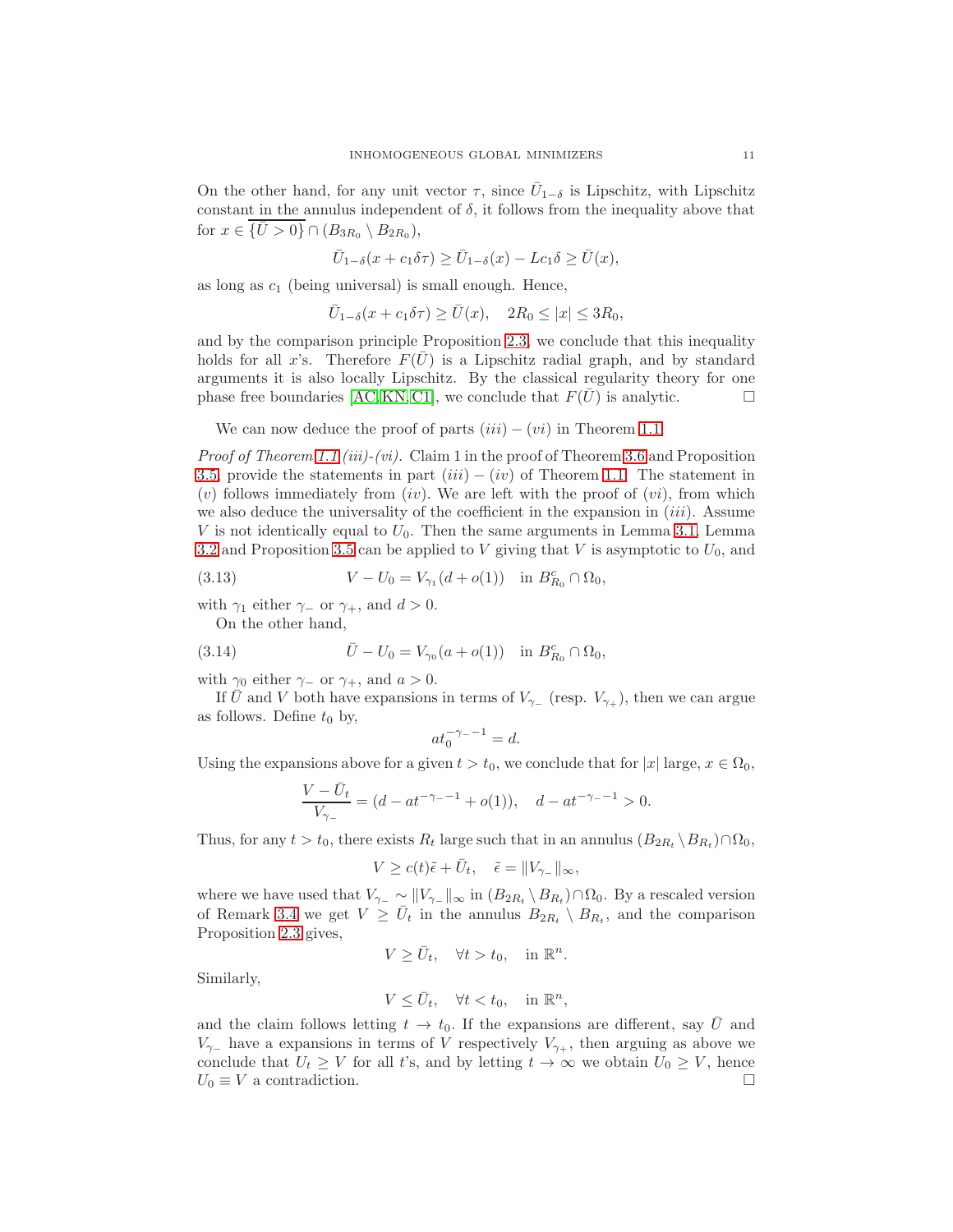#### <span id="page-11-0"></span>4. The perturbed linearized problem

This section is intended for the proof of Proposition [3.5.](#page-8-0) For convenience, we recall some notation from the introduction and refer the reader to [\[JS\]](#page-20-5) for further details on the discussion below. Consider the problem,

(4.1) 
$$
\begin{cases} \Delta w = 0 & \text{in } \Omega_0 \\ \partial_\nu w + Hw = 0 & \text{on } \partial \Omega_0 \setminus \{0\}, \end{cases}
$$

with  $\nu$  the interior unit normal to  $\partial\Omega_0$ , and  $-(\partial_{\nu\nu}U_0) = H > 0$  the mean curvature of  $\partial\Omega_0$  oriented towards the complement of the connected set  $\Omega_0$ . Let  $w := f(r)\bar{v}(\theta)$ , with  $f \geq 0$  a radial function,  $r := |x|$ , and  $\bar{v}$  the corresponding first eigenfunction of the Laplacian on  $\mathbb{S}^{n-1} \cap \Omega_0$ , i.e.,

<span id="page-11-1"></span>
$$
\Delta_{\mathbb{S}^{n-1}}\bar{v} = \lambda \bar{v}, \quad \text{on } \mathbb{S}^{n-1} \cap \Omega_0,
$$

satisfying the Neumann condition,

(4.2) 
$$
\partial_{\nu}\bar{v} + H\bar{v} = 0, \text{ on } \partial\Omega_0 \cap \mathbb{S}^{n-1}.
$$

Then  $\bar{v} > 0$  on  $\mathbb{S}^{n-1} \cap \bar{\Omega}_0$  and  $\lambda > 0$ . We compute,

$$
\Delta w = \overline{v} \Delta f + 2 \nabla \overline{v} \cdot \nabla f + f \Delta \overline{v} = \overline{v} \left( f'' + (n-1) \frac{f'}{r} + \lambda \frac{f}{r^2} \right),
$$

thus, for  $f = r^{-\gamma}$ , we obtain that w solves [\(4.1\)](#page-11-0) as long as  $\gamma = \gamma_{\pm}$  satisfy  $\gamma^2$  - $(n-2)\gamma + \lambda = 0$ . The stability of  $U_0$  is equivalent to the fact that this quadratic equation must have real roots i.e.  $(n-2)^2 - 4\lambda \geq 0$ . Moreover,  $\lambda > 0$ , thus  $\gamma = \gamma_{\pm} \in \mathbb{R}, \gamma_{+} \geq \gamma_{-} > 0.$ 

If  $\gamma_-\neq \gamma_+$  we call

$$
V_{\gamma_{\pm}}(x) := |x|^{-\gamma_{\pm}} \bar{v},
$$

while by abuse of notation, if  $\gamma = \gamma_+$  and we call  $\gamma_0$  this common value, we set (4.3)  $V_{\gamma_-}(x) := |x|^{-\gamma_0} (\ln |x| + 1) \bar{v}, \quad V_{\gamma_+}(x) := |x|^{-\gamma_0} \bar{v}.$ 

Next, we build the following special family of functions, which will play an es-sential role in the proof of Theorem [1.1.](#page-1-1) Call  $u_0 := |x|^{-1}U_0$ , and define for real numbers  $\gamma$ ,  $\beta$ ,  $A = A(\gamma)$ 

<span id="page-11-2"></span>(4.4) 
$$
W^{\beta}_{\gamma}(x) = \begin{cases} |x|^{-\gamma} (A\bar{v} + u_0) & A > 0 \text{ if } 0 < \gamma < \gamma_-, \\ |x|^{-\gamma} (A\bar{v} + u_0) & A < 0 \text{ if } \gamma_- < \gamma < \gamma_+, \\ |x|^{-\gamma} (A\bar{v} + u_0) + \beta V_{\gamma_+} & A > 0 \text{ if } \gamma > \gamma_+ . \end{cases}
$$

In what follows, when  $\gamma < \gamma_+$ , we drop the dependence on  $\beta$ . Notice that our definition also includes the case  $\gamma = \gamma_+$ . Then, using the above formula,

$$
\Delta W^{\beta}_{\gamma} = |x|^{-\gamma - 2} \{ A[\gamma(\gamma - n + 2) + \lambda] \bar{v} + u_0[\gamma(\gamma - n + 2) + (1 - n)] \}
$$

and for  $|A|$  large enough,

<span id="page-11-3"></span> $\Delta W_{\gamma}^{\beta} \geq 0$ , in  $\Omega_0$ .

Moreover, using that  $\bar{v}$  solves [\(4.2\)](#page-11-1), while  $u_0 = 0$ ,  $(u_0)_\nu = 1/r$  on  $\partial\Omega_0 \setminus \{0\}$ , we get (4.5)  $\partial_{\nu}W^{\beta}_{\gamma} + HW^{\beta}_{\gamma} = |x|^{-\gamma-1} \text{ on } \partial\Omega_0 \setminus \{0\}.$ 

We remark that  $W_{\gamma} > 0$  in  $\Omega_0$  when  $\gamma < \gamma_-,$  and choosing |A| large,  $W_{\gamma} < 0$  in  $\Omega_0$ when  $\gamma_{-} < \gamma < \gamma_{+}$ . The sign of  $W^{\beta}_{\gamma}$  depends on the choice of  $\beta$ .

Having introduced this family of functions, we can now provide the proof of Proposition [3.5.](#page-8-0) The proof relies on a comparison principle for solutions to [\(3.1\)](#page-6-2)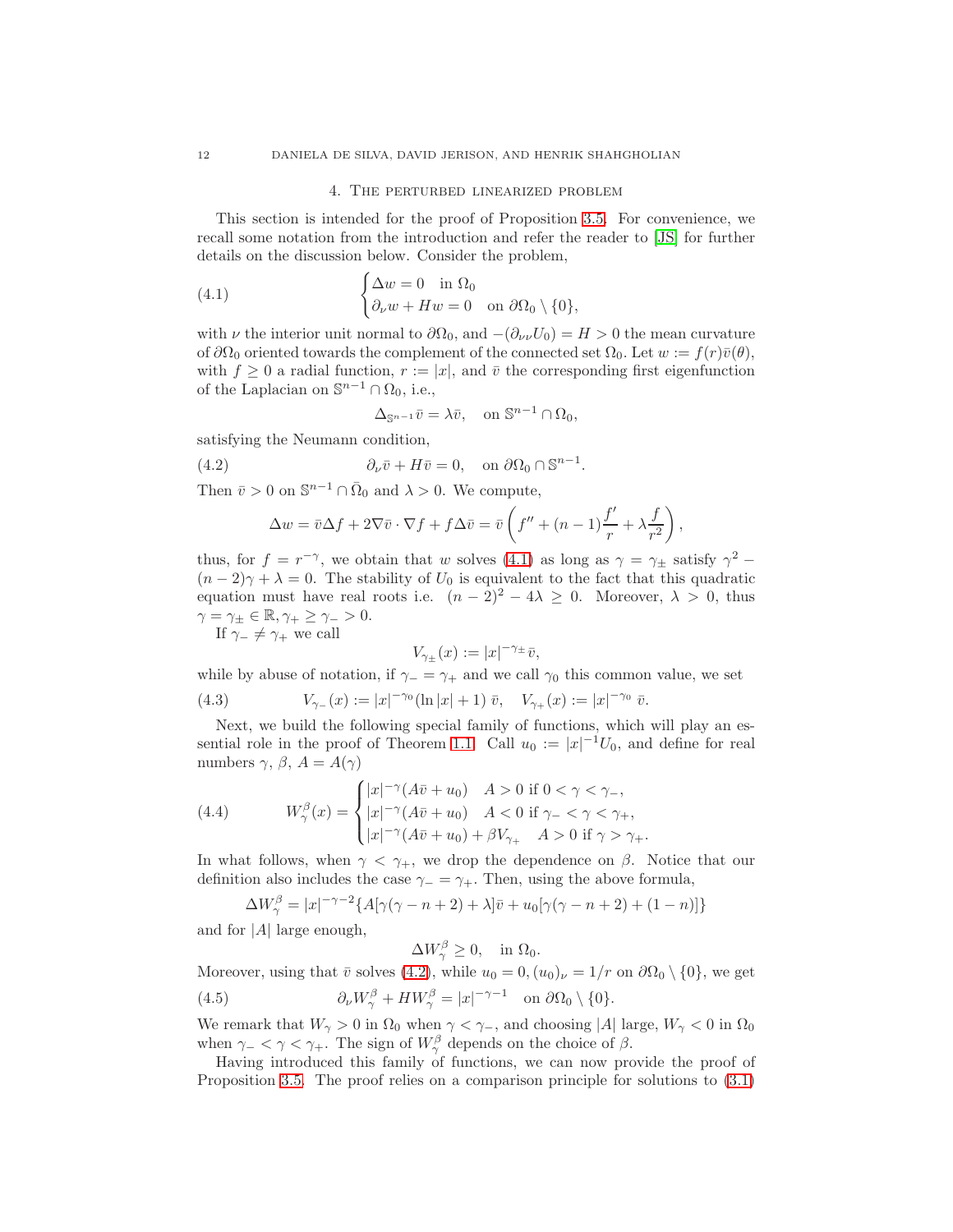in an annulus  $(B_R \setminus \overline{B}_1) \cap \Omega_0$ , which we prove in the next lemma. Consider the problem,

<span id="page-12-0"></span>(4.6) 
$$
\begin{cases} \Delta V = 0 & \text{in } D, \\ \partial_{\nu} V = h(x) V & \text{on } T \subset \partial D, \end{cases}
$$

with D a Lipschitz domain in  $\mathbb{R}^n$ , T a smooth open subset of  $\partial D$ , and  $\nu$  the inward unit normal to T.

<span id="page-12-3"></span>**Lemma 4.1.** If there exists a classical supersolution to  $(4.6)$  (continuous up to  $\partial D$ ) such that  $V > 0$  on  $\overline{D}$ , then the comparison principle holds i.e. if z, w are respectively a classical supersolution and a classical subsolution to [\(4.6\)](#page-12-0), with  $z > v$ *on*  $\partial D \setminus T$ , then  $z \geq v$  in  $D$ .

*Proof.* Let  $w := v - z$ , and set  $M := \max_{\bar{D}} \frac{w}{V} = \frac{w}{V}(x_0)$  for some  $x_0 \in \bar{D}$ . If  $x_0 \in$  $\partial D \setminus T$ , then by our assumptions  $M \leq 1$ , which implies our claim. Similarly, if  $x_0 \in$ D, then  $MV - w$  attains a minimum at  $x_0$  and by the maximum principle  $MV \equiv w$ , which contradicts out assumptions. Finally,  $x_0$  cannot occur on T. Indeed, again  $MV - w \geq 0$  attains a minimum at  $x_0$  and by Hopf Lemma,  $\partial_{\nu}(MV - w)(x_0) > 0$ . On the other hand,

$$
0 < M\partial_{\nu}V(x_0) - \partial_{\nu}w(x_0) \le h(x_0)(MV - w)(x_0) = 0,
$$

a contradiction.

Besides the above comparison principle we also use the Harnack inequality for inhomogeneous Neumann problems, see for example [\[L\]](#page-20-16). The precise statement is provided in the Appendix.

We are now ready to prove Proposition [3.5.](#page-8-0)

Proof of Proposition [3.5](#page-8-0). The proof is divided into 5 steps. For simplicity, in each step we consider first the case when  $\gamma_-\neq \gamma_+$ , and then point out the modifications needed for the case  $\gamma_-=\gamma_+$ .

Since  $U_0$  is homogeneous of degree 1, after a dilation  $x \to \rho x$ ,  $\rho = \rho(\delta)$  large, we may assume that

,

<span id="page-12-1"></span>(4.7) 
$$
\begin{cases} \Delta v = 0 & \text{in } \Omega_0 \cap B_1^c \\ \partial_\nu v + H(1 + o(1))v = 0 & \text{on } \partial \Omega_0 \cap B_1^c \end{cases}
$$

with

$$
(4.8) \t\t |o(1)| \le \delta,
$$

for  $\delta > 0$  to be made precise later. By abuse of notation, in what follows all dilations of  $v$  will still be denoted by  $v$ .

Step 1: Decay at infinity. Let v satisfy [\(4.7\)](#page-12-1)-[\(4.8\)](#page-12-2). Given  $0 < \gamma < \gamma$ , there exists  $M = M(\gamma, v) > 0$  large such that

<span id="page-12-2"></span>
$$
v \le M|x|^{-\gamma} \quad \text{on } \Omega_0 \cap B_1^c.
$$

For this step, we do no need to distinguish whether  $\gamma_-\$  and  $\gamma_+\$  coincide or not. Indeed, let  $\gamma$  be given and the constants below possibly depend on  $\gamma$ . To prove the desired bound, we use the function  $W_{\gamma}$  defined in [\(4.4\)](#page-11-2) (we drop the dependence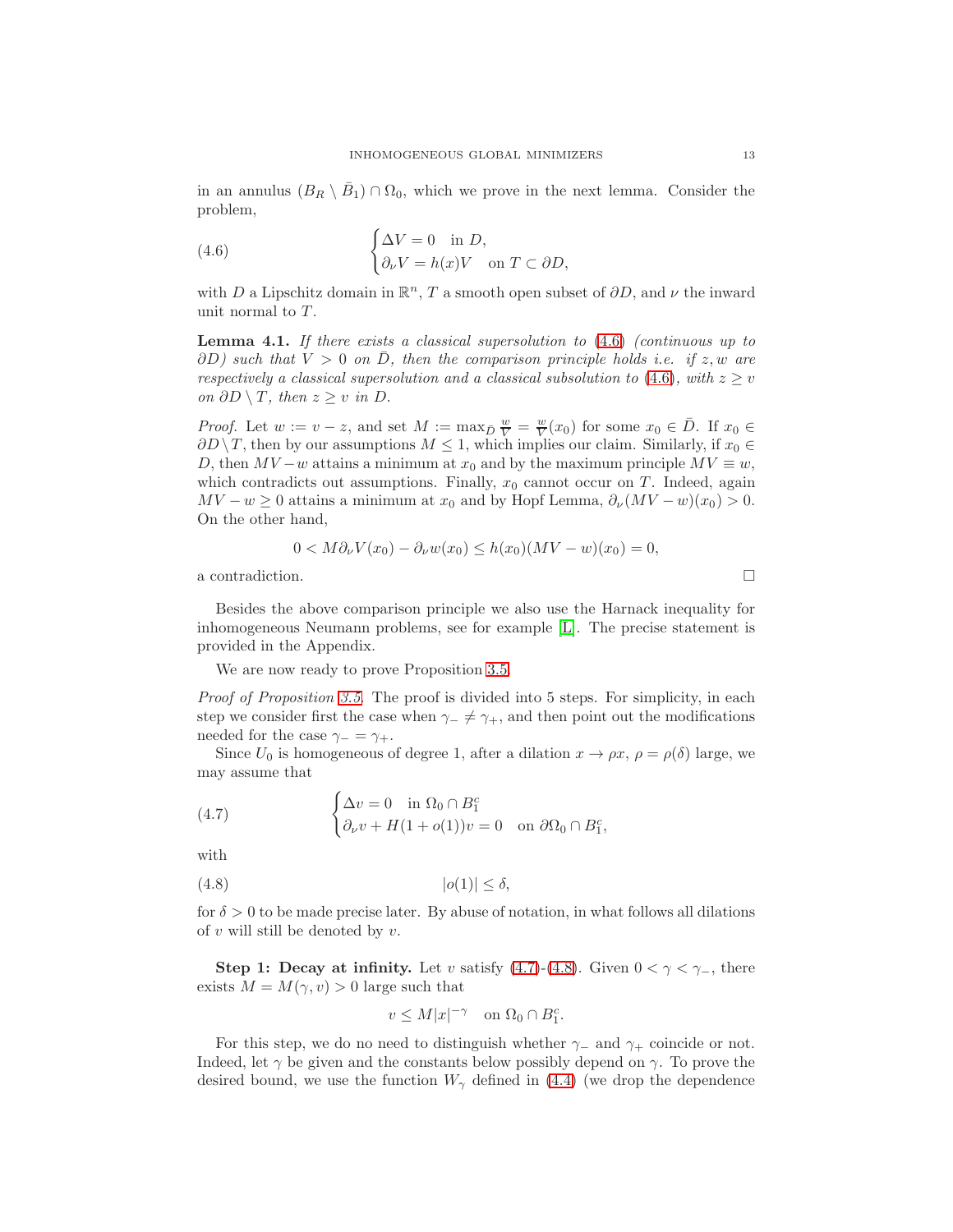on  $\beta$  in the regime  $\gamma < \gamma_-\,$ ), and we construct a subsolution  $W = -CV_{\gamma_-} + \epsilon W_{\gamma}$ to  $(4.7)$ , such that for large C and small c,

<span id="page-13-0"></span>(4.9) 
$$
W \le R^{-\gamma}
$$
 on  $\partial B_R \cap \Omega_0$ , R large,  $W \le 0$  on  $\partial B_1 \cap \Omega_0$ .

This is possible because  $\gamma < \gamma$ , hence  $W_{\gamma} > 0$  is the leading term. For the boundary condition to yield a subsolution we need,

$$
\partial_{\nu}W + H(1 + o(1))W \ge 0 \quad \text{on } \partial\Omega_0 \cap B_1^c,
$$

which in view of [\(4.5\)](#page-11-3) and [\(4.8\)](#page-12-2) holds as long as (recall that  $V_{\gamma-}$  solves [\(4.1\)](#page-11-0))

<span id="page-13-1"></span>
$$
-CH \delta V_{\gamma-} + c|x|^{-\gamma-1} - c\delta HW_{\gamma} \ge 0, \quad \text{on } \partial\Omega_0 \cap B_1^c.
$$

This can be achieved by choosing  $\delta$  small.

Moreover, again since  $W_{\gamma}$  is the leading term, we can pick  $\bar{R} < R$  large, such that

(4.10) 
$$
\overline{R}^{-\gamma_{-}} \leq W \quad \text{on } \partial B_{\overline{R}} \cap \Omega_{0}.
$$

Now, for M large to be specified later, let us assume by contradiction that  $v(\bar{x}) > MR^{-\gamma}$  at some point on  $\partial B_R \cap \Omega_0$ . Then by the interior Harnack inequality and the Harnack inequality for the Neumann problem  $(3.1)$  (see Theorem [5.2\)](#page-19-0), we have that  $v \geq \bar{c}MR^{-\gamma}$  on  $\partial B_R \cap \overline{\Omega}_0$ , with  $\bar{c} > 0$  universal. Thus, using [\(4.9\)](#page-13-0), and the fact that  $v \geq 0$ , we have that

$$
v \ge \bar{c}MW \quad \text{on } (\partial B_R \cup \partial B_1) \cap \Omega_0.
$$

By Lemma [4.1,](#page-12-3) which can be applied because  $v$  itself is a solution to  $(4.7)$  which is strictly positive up to the boundary, we get

$$
v \geq \bar{c}MW \quad \text{in } (B_R \setminus B_1) \cap \Omega_0.
$$

In particular, by [\(4.10\)](#page-13-1) above,

$$
v \ge c(\bar{R})M \quad \text{on } \partial B_{\bar{R}} \cap \Omega_0,
$$

hence we reach a contradiction if M is large enough, and Step 1 is proved.

Now, choosing  $\gamma = \gamma_-/2$ , for a universal  $\alpha_0 = \gamma_-/2 + 9/10$  we have by Step 1 that,

<span id="page-13-2"></span>
$$
\frac{v(x)}{|x|} = o(|x|^{-\alpha_0}), \quad |x| \to \infty
$$

hence, again after a dilation, we can assume that  $v$  satisfies:

(4.11) 
$$
\begin{cases} \Delta v = 0 & \text{in } \Omega_0 \cap B_1^c, \\ \partial_\nu v + H(1 + o(|x|^{-\alpha_0}))v = 0 & \text{on } \partial \Omega_0 \cap B_1^c, \end{cases}
$$

with

(4.12) 
$$
|o(|x|^{-\alpha_0})| \le \delta |x|^{-\alpha_0}
$$

and  $\delta$  small universal to be chosen later.

Step 2: Improved Decay at infinity. Let  $v$  satisfy  $(4.11)-(4.12)$  $(4.11)-(4.12)$ . There exists  $M_{-}$  > 0 large, such that

<span id="page-13-3"></span>
$$
\frac{v}{V_{\gamma_-}} \leq M_- \quad \text{on } \Omega_0 \cap B_1^c.
$$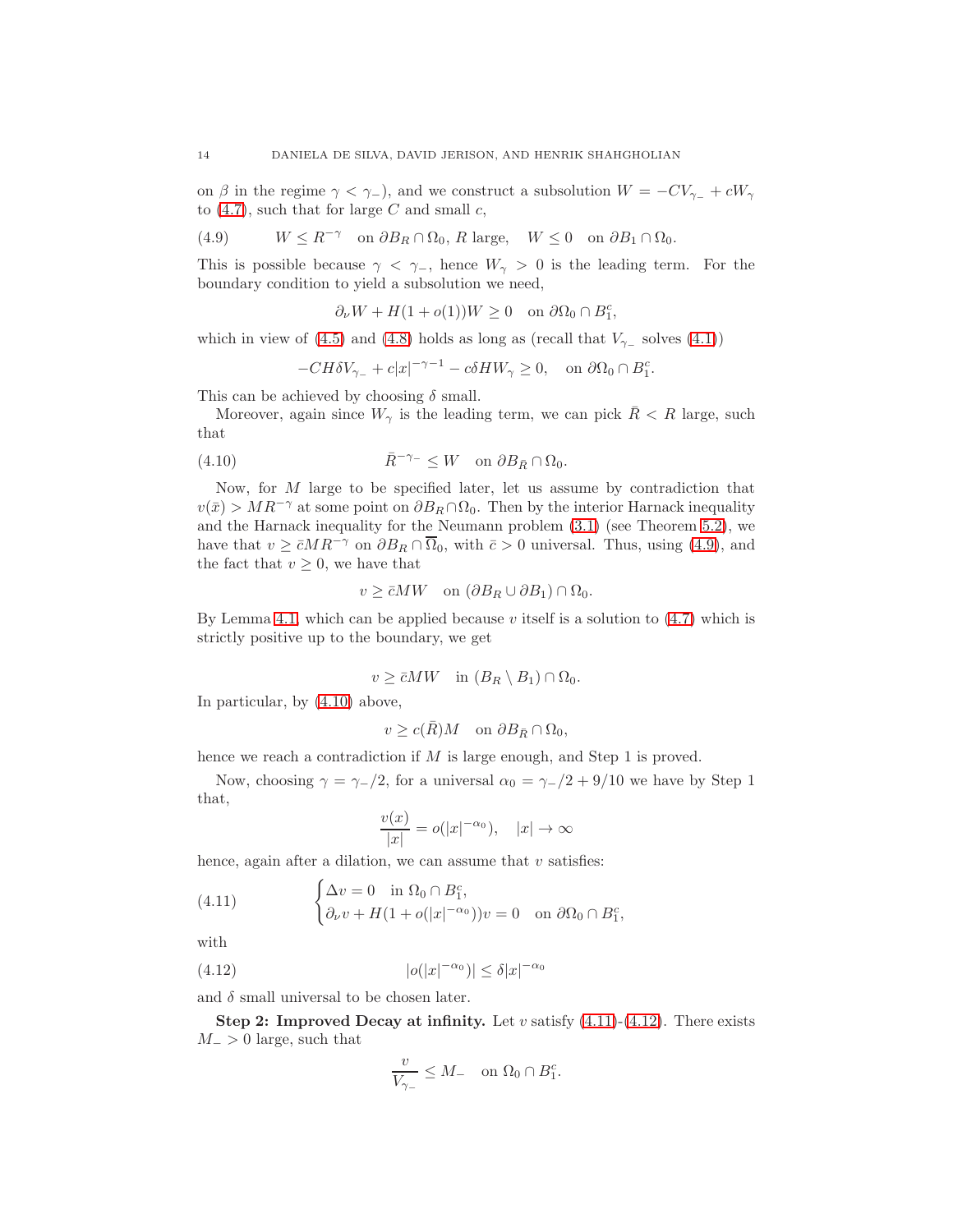The argument follows the lines of Step 1, but we need to distinguish whether  $\gamma$ and  $\gamma_+$  coincide or not. If the roots are distinct, fix  $\gamma \in (\gamma_-, \gamma_+)$ . We construct a subsolution  $W = V_{\gamma-} + W_{\gamma}$  to [\(4.11\)](#page-13-2), such that  $(R = R(\gamma)$  large),

<span id="page-14-0"></span>(4.13) 
$$
W \le \frac{3}{2}V_{\gamma_-}
$$
 on  $\partial B_R \cap \Omega_0$ ,  $W \le 0$  on  $\partial B_1 \cap \Omega_0$ .

The desired inequalities can be achieved as  $W/V_{\gamma-} \to 1$  as  $r \to \infty$  and by choosing |A| possibly larger. Moreover, for the same reason, we can pick a large  $R < R$  such that

(4.14) 
$$
\frac{1}{2}V_{\gamma_-}\leq W \quad \text{on } \partial B_{\bar{R}}\cap \Omega_0.
$$

Now, for the boundary inequality to be satisfied, we need to choose (see  $(4.12)$ ),

<span id="page-14-1"></span>
$$
\gamma_- < \gamma \leq \gamma_- + \alpha_0,
$$

and  $\delta$  small enough, so that

<span id="page-14-2"></span>(4.15) 
$$
-\delta H|x|^{-\alpha_0}V_{\gamma_-}+|x|^{-\gamma-1}-\delta H|x|^{-\alpha_0}W_{\gamma}\geq 0, \text{ on } \partial\Omega_0\cap B_1^c.
$$

The argument is now the same as in Step 1. Given  $M$  large, to be specified later, let us assume by contradiction that  $\frac{v}{V_{\gamma_-}} \geq M$  at some point at some point on  $\partial B_R \cap \Omega_0$  . Then by the Harnack inequality (interior and for a Neumann problem as in Theorem [5.2\)](#page-19-0), we have that  $\frac{v}{V_{\gamma-}} \geq cM$  on  $\partial B_R \cap \overline{\Omega}_0$ . This combined with  $(4.13)$  and Lemma [4.1](#page-12-3) (again since  $v > 0$ ) gives that,

$$
\frac{v}{V_{\gamma-}} \geq \bar{c}M \frac{W}{V_{\gamma-}} \quad \text{in } (B_R \setminus B_1) \cap \Omega_0.
$$

Hence, in view of [\(4.14\)](#page-14-1),

$$
v \geq c(\bar R) M \quad \text{on $\partial B_{\bar R} \cap \Omega_0$},
$$

which is a contradiction if M is large enough.

In the case when  $\gamma_-=\gamma_+$ , we need to choose  $W=V_{\gamma_-}+W_{\gamma_-}^{\beta}$  and let  $\beta$  be negative and  $|\beta|$  large, so that the second inequality in [\(4.13\)](#page-14-0) holds (see [\(4.4\)](#page-11-2) for the definition of  $W_{\gamma}^{\beta}$ ).

Step 3: Limit at infinity and expansion. Let  $v$  satisfy  $(4.11)-(4.12)$  $(4.11)-(4.12)$ . Then,

$$
\lim_{|x| \to \infty} \frac{v}{V_{\gamma_-}} = a_- \ge 0.
$$

Moreover, if  $\gamma_-\neq \gamma_+,$ 

(4.16) 
$$
v(x) = a_{-}V_{\gamma_{-}}(x) + O(|x|^{-\gamma_{-}-\alpha'}), \text{ in } \Omega_0 \cap B_1^c,
$$

while if  $\gamma_-=\gamma_+,$ 

(4.17) 
$$
v(x) = a_{-}V_{\gamma_{-}}(x) + O(V_{\gamma_{+}}), \text{ in } \Omega_{0} \cap B_{1}^{c}.
$$

We consider first that case when  $\gamma_-\neq \gamma_+$ . For  $\rho\geq 1$ , let

<span id="page-14-3"></span>
$$
a(\rho) := \sup\{a \ge 0 \mid v \ge aV_{\gamma_-} \text{ in } B_{\rho}^c \cap \Omega_0\}.
$$

This is an increasing function which in view of Step 2 is bounded by  $M_-.$  Thus, there exists

$$
a_{-} := \lim_{\rho \to \infty} a(\rho) \ge 0,
$$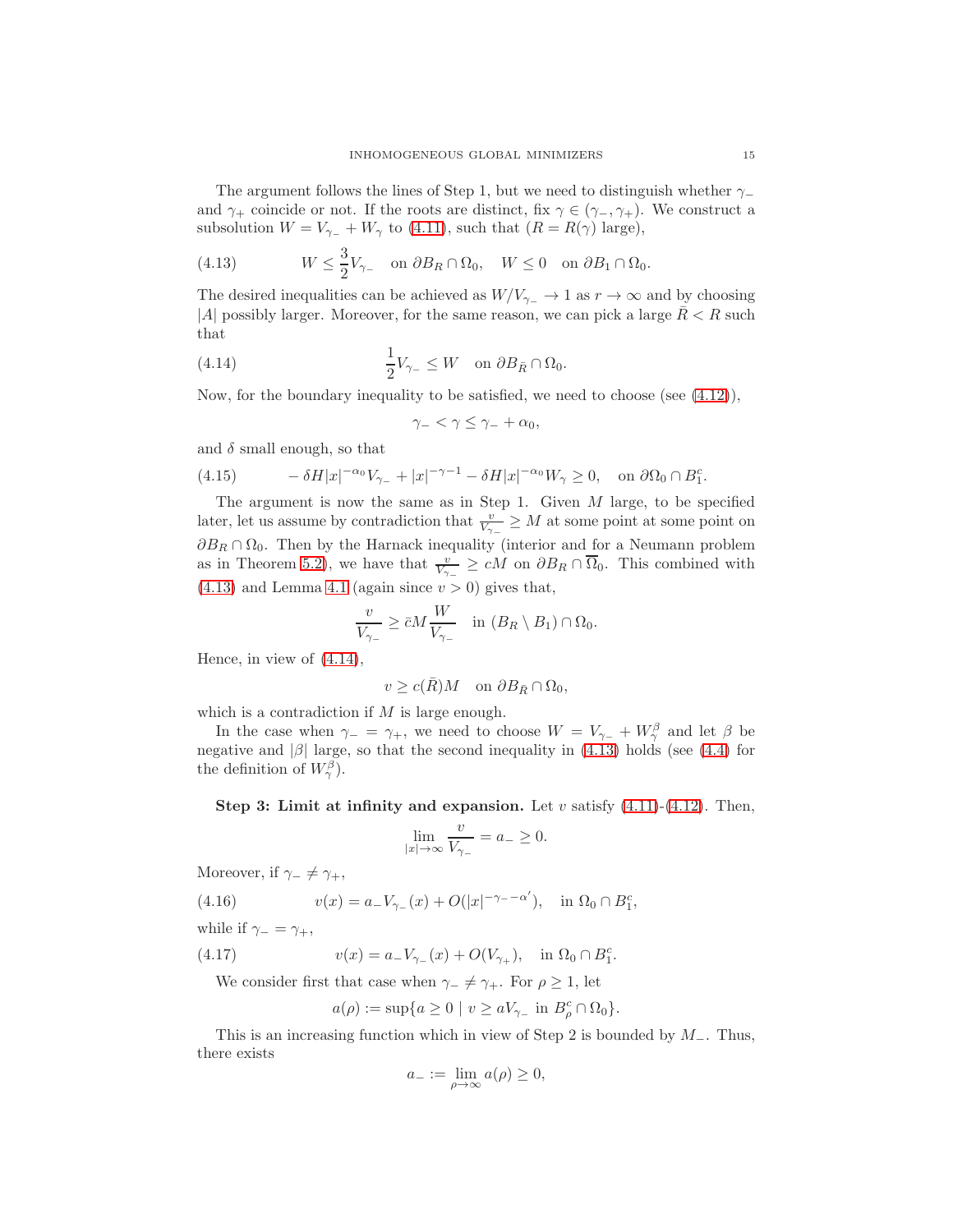and by definition of  $a(\rho)$ ,

(4.18) 
$$
\liminf_{|x| \to \infty} \frac{v}{V_{\gamma_-}} \ge a_-.
$$

We wish to show that

<span id="page-15-2"></span><span id="page-15-0"></span>
$$
\limsup_{|x|\to\infty}\frac{v}{V_{\gamma_-}}\leq a_-,
$$

from which our claim will follow. Assume by contradiction that for a small  $\eta > 0$ along a sequence of points  $x_k \in \Omega_0$  with  $\rho_k := |x_k| \to \infty$ ,

(4.19) 
$$
\frac{v}{V_{\gamma_-}}(x_k) \ge a_- + \eta,
$$

while in view of [\(4.18\)](#page-15-0), for k large and  $\epsilon \ll \eta$ ,

(4.20) 
$$
\frac{v}{V_{\gamma-}} \ge a_- - \epsilon \quad \text{in } B^c_{\rho_k/2} \cap \Omega_0.
$$

Thus, by the Harnack inequality (Theorem [5.2\)](#page-19-0) applied to  $v - (a_+ - \epsilon)V_{\gamma_-}$  we conclude that for k large,

(4.21) 
$$
\frac{v}{V_{\gamma-}} \ge a_- + c\eta, \text{ on } \partial B_{\rho_k} \cap \Omega_0.
$$

Indeed, let us call  $w := v - (a_ - - \epsilon)V_{\gamma_-}$  and consider for  $\frac{1}{2} < |x| < 2$  the functions

<span id="page-15-3"></span><span id="page-15-1"></span>
$$
w_k(x) = \rho_k^{\gamma_-} v(\rho_k x) - (a_- - \epsilon)V_{\gamma_-}(x).
$$

In view of [\(4.20\)](#page-15-1),  $w_k \ge 0$ , and by [\(4.19\)](#page-15-2),  $w_k(\bar{x}) \ge c'\eta$  at some point  $\bar{x} \in \partial B_1 \cap \Omega_0$ . On the other hand,  $v_k(x) = \rho_k^{\gamma - 1}$  $\int_k^{\gamma^-} v(\rho_k x)$  satisfies

$$
\begin{cases} \Delta v_k = 0 & \text{in } \Omega_0 \cap (B_2 \setminus \bar{B}_{1/2}), \\ \partial_\nu v_k + H(1 + o(1))v_k = 0 & \text{on } \partial\Omega_0 \cap (B_2 \setminus \bar{B}_{1/2}), \end{cases}
$$

and in view of Step 2, it is uniformly bounded. Thus by standard regularity estimates, the  $v_k$ 's are uniformly Hölder continuous in  $(B_{15/8} \setminus B_{5/8}) \cap \Omega_0$  and, up to extracting a subsequence,  $w_k$  converges uniformly to a nonnegative limiting function  $\bar{w}$  which solves the unperturbed problem [\(4.1\)](#page-11-0) in  $(B_{7/4} \setminus \bar{B}_{3/4}) \cap \Omega_0$  and  $\bar{w}(\bar{x}) \ge c' \eta$ at some point on  $\partial B_1 \cap \Omega_0$ . By the Harnack inequality and the uniform convergence we get,  $w_k \geq c\eta$  on  $\partial B_1 \cap \Omega_0$  for c universal, and unraveling the scaling this gives the desired claim [\(4.21\)](#page-15-3).

As in Step 2, we now build a subsolution

$$
W = (a_- + \frac{c}{2}\eta)V_{\gamma_-} + W_{\gamma}, \quad \gamma_- < \gamma \le \gamma_+ + \alpha_0, \quad \gamma < \gamma_+,
$$

such that for  $k \geq k_0$  large

$$
W \le (a_- + c\eta)V_{\gamma_-} \quad \text{on } \partial B_{\rho_k} \cap \Omega_0.
$$

Thus by Lemma [4.1,](#page-12-3) for  $k$  large,

$$
v \ge W \quad \text{in } (B_{\rho_k} \setminus B_{\rho_{k_0}}) \cap \Omega_0,
$$

hence outside a very large ball

$$
\frac{v}{V_{\gamma-}} \ge a_- + \frac{c}{4}\eta, \quad \text{in } B_R^c \cap \Omega_0,
$$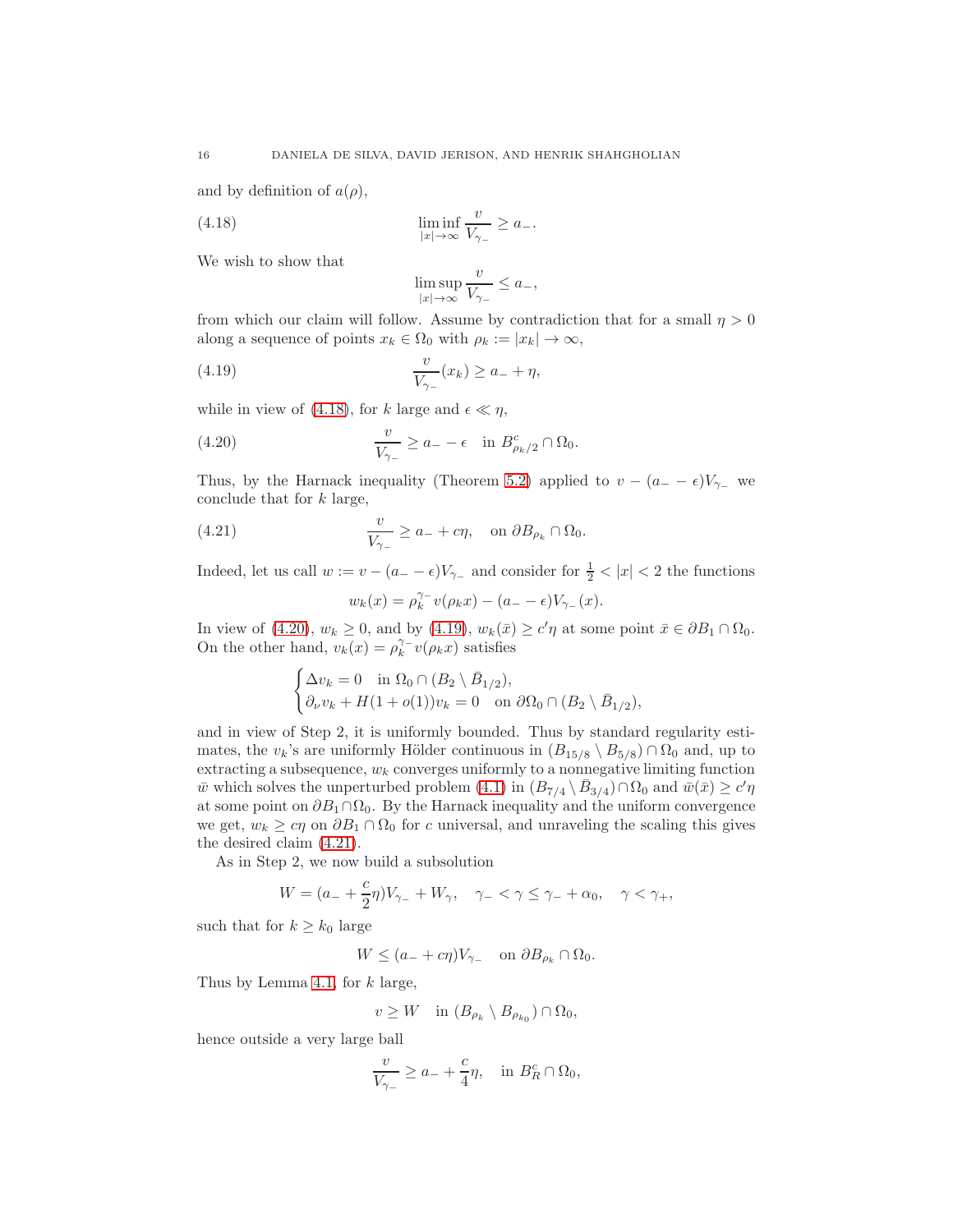contradicting the definition of a−. Finally, in order to obtain the expansion, we use a similar argument as above to trap v in any annulus  $B_R \setminus B_1$  with R large, between a subsolution and a supersolution, respectively,

<span id="page-16-0"></span>(4.22) 
$$
(a_{-}-\epsilon)V_{\gamma_{-}} + CW_{\gamma}, \quad (a_{-}+\epsilon)V_{\gamma_{-}} - CW_{\gamma},
$$

by choosing C large enough. Letting  $\epsilon$  go to zero we get the desired expansion with  $\alpha' = \gamma$ . Rescaling back, we obtain the desired expansion.

There are two modifications needed in the case  $\gamma = \gamma_+$ . The first is the definition of  $w_k$  and  $v_k$ , that is

$$
w_k(x) = \frac{1}{\ln \rho_k + 1} \rho_k^{\gamma - 1} v(\rho_k x) - (a - \epsilon) [V_{\gamma +}(x) + \frac{1}{\ln \rho_k + 1} V_{\gamma -}(x)],
$$

and

$$
v_k(x) = \frac{1}{\ln \rho_k + 1} \rho_k^{\gamma -} v(\rho_k x).
$$

The second one is in the construction of the subsolution/supersolution in the last step of the previous argument. Indeed the subsolution and the supersolution in [\(4.22\)](#page-16-0) must be replaced by

(4.23) 
$$
(a_{-}-\epsilon)V_{\gamma_{-}} + CW_{\gamma}^{\beta}, \quad (a_{-}+\epsilon)V_{\gamma_{-}} - CW_{\gamma}^{\beta},
$$

with  $\beta < 0$  and  $|\beta|$  large.

Step 4: The case  $\gamma_-\neq \gamma_+$ . (Comparison with  $V_{\gamma_+}$ .) Let v satisfy [\(4.11\)](#page-13-2)- $(4.12)$  and assume that  $a_$  = 0 (from Step 3) and

$$
\frac{v}{V_{\gamma_-}}=O(|x|^{-\alpha'}),\quad\text{in }B_1^c,\quad\gamma_-<\alpha'\le\gamma_-+\alpha_0,\quad\alpha'<\gamma_+.
$$

There exists  $M_+, R > 0$  large, such that

$$
\frac{v}{V_{\gamma_+}} \le M_+ \quad \text{on } B_R^c \cap \Omega_0.
$$

Since  $a_ = 0$ , we can repeat the same arguments as above with  $\alpha_0$  replaced by  $\alpha_1 = \alpha' + \gamma_- + 9/10 > \alpha_0$ , that is a dilation of v satisfies [\(4.11\)](#page-13-2) with  $\alpha_0$  replaced by  $\alpha_1$ . If  $\gamma$  +  $\alpha_1 < \gamma$ +, we use Lemma [4.1](#page-12-3) and compare v with the supersolution (choose  $\bar{\gamma} \leq \gamma_- + \alpha_1$  according to a similar computation as in [\(4.15\)](#page-14-2))

$$
Z = \epsilon V_{\gamma_-} - CW_{\bar{\gamma}}.
$$

We check that

 $v \leq Z$  on  $\partial B_1 \cap \Omega_0$ , for C large

and

$$
v \le Z \quad \text{on } \partial B_R \cap \Omega_0, \quad \text{for } R \text{ large.}
$$

The first inequality holds as  $W_{\bar{\gamma}} < -\bar{C} < 0$ . The second inequality follows as  $a_{-} = 0$ and  $\frac{W_{\tilde{\gamma}}}{V_{\gamma_-}} \to 0$  as  $|x| \to \infty$ . As  $\epsilon \to 0$  we get that

$$
v \le -CW_{\bar{\gamma}} \quad \text{in } B_1^c \cap \Omega_0.
$$

We repeat the same argument with  $\alpha_2 = \overline{\gamma} + 9/10 > \alpha_1$ , and we continue till we reach the first  $l \geq 1$  for which  $\gamma_+ + \alpha_l > \gamma_+$ . Then, via Lemma [4.1,](#page-12-3) we compare v with the supersolution  $(\gamma_+ < \bar{\gamma} \leq \gamma_- + \alpha_l)$ 

$$
Z = \epsilon V_{\gamma_-} - C W_{\bar{\gamma}}^{\beta},
$$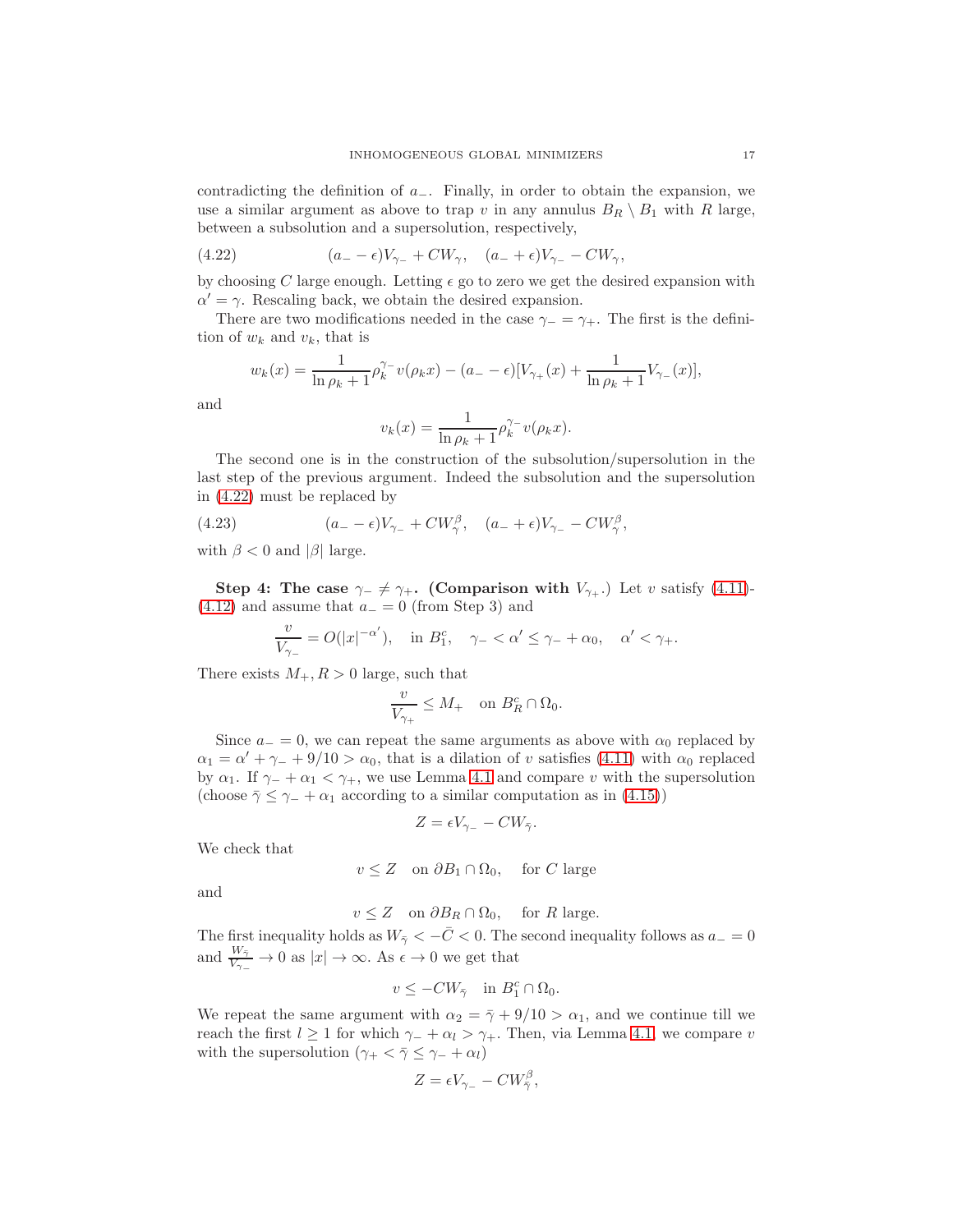(again see [\(4.4\)](#page-11-2) for the definition of  $W_{\gamma}^{\beta}$ ) and choose  $\beta < 0$  and  $|\beta|$  large enough to guarantee that  $v \leq Z$  on  $\partial B_1 \cap \Omega_0$  (a similar computation as in [\(4.15\)](#page-14-2) can be carried out again). Therefore we obtain that

<span id="page-17-3"></span>
$$
v \le -CW_{\bar{\gamma}}^{\beta} \quad \text{in } B_1^c \cap \Omega_0,
$$

and the claim follows from the definition of  $W_{\bar{\gamma}}^{\beta}$ .

Step 5: Separation from 0 and Expansion. Let  $v$  solve  $(4.11)-(4.12)$  $(4.11)-(4.12)$  and whenever  $\gamma_- \neq \gamma_+$  replace  $\alpha_0$  by  $\alpha_l$  from Step 4. Then,

(4.24) 
$$
v \geq \bar{c}V_{\gamma_+}, \quad \text{in } B_2^c \cap \Omega_0, \quad \bar{c} > 0.
$$

To see this, we let  $a = v(\bar{x}) > 0$  for some  $\bar{x} \in \partial B_2 \cap \Omega_0$ . By the Harnack inequality in  $(B_3 \setminus \bar{B}_1) \cap \Omega_0$ ,  $v \sim a$  on  $\partial B_2 \cap \Omega_0$ . Define (the subsolution)  $W := -\epsilon V_{\gamma_-} + W_{\gamma}^1$ (with  $\gamma > \gamma_+$ ),<sup>[1](#page-17-0)</sup> such that  $W \leq C$  on  $\partial B_2 \cap \Omega_0$  and  $W \leq 0$  for R large. As usual, we are using the function  $W^{\beta}_{\gamma}$  defined in [\(4.4\)](#page-11-2). Then  $v \geq caW$  in  $(B_R \setminus B_2) \cap \Omega_0$ and by letting  $\epsilon \to 0$  and using the definition of  $W^1_{\gamma}$ , we get the desired statement.

To conclude the proof of the expansions  $(3.8)-(3.9)$  $(3.8)-(3.9)$ , we prove the following improvement of oscillation. First we consider the case of distinct roots. Improvement of oscillation. There exist positive sequences  $\{a_k\}$  increasing and

 ${b_k}$  decreasing with

<span id="page-17-1"></span>
$$
b_{k+1} - a_{k+1} = (1 - c)(b_k - a_k)
$$

such that

(4.25) 
$$
a_k \leq \frac{v}{V_{\gamma_+}} \leq b_k, \quad \text{in } B_{2^k}^c \cap \Omega_0.
$$

Let [\(4.25\)](#page-17-1) hold for some  $k \geq 1$ , call  $\rho_k := 2^k$ , and for  $\mu > 0$  small, write  $b_k - a_k =$  $\rho_k^{-\mu}$ . Define,

$$
w(x) := \rho_k^{\mu+\gamma_+}(v - a_k V_{\gamma_+})(\rho_k x), \quad x \in B_1^c \cap \Omega_0.
$$

Then w is harmonic in  $B_1^c \cap \Omega_0$  and it satisfies the boundary condition

$$
w_{\nu} + Hw = o(|x|^{-\alpha_l - 1 - \gamma_+})
$$
 on  $\partial \Omega_0 \cap B_1^c$ 

,

with  $|o(|x|^{-\alpha_l-1-\gamma_+})| \leq \delta |x|^{-\alpha_l-1-\gamma_+}$ . Moreover, in view of  $(4.25)$ ,

$$
0 \le \frac{w}{V_{\gamma_+}} \le 1, \quad \text{in } \Omega_0 \cap B_1^c.
$$

Assume that  $w \geq \frac{1}{2}$  at some point  $x \in \partial B_{3/2} \cap \Omega_0$ . Then by the interior Harnack inequality and the Harnack inequality for a Neumann problem (see Theorem [5.2\)](#page-19-0)  $\frac{w}{V_{\gamma_+}} \geq c$  on  $\partial B_{3/2} \cap \Omega_0$ . We build a subsolution W (to the problem satisfied by w), such that

<span id="page-17-2"></span>(4.26)  $W \leq c$ , on  $\partial B_{3/2} \cap \Omega_0$ ,  $W \leq 0$  on  $\partial B_R \cap \Omega_0$ , R large. Set

$$
W = c_1 V_{\gamma_+} + c_2 W_{\gamma}^0 - \epsilon V_{\gamma_-}, \quad \gamma > \gamma_+.
$$

Then, the first inequality in  $(4.26)$  is satisfied for  $c_1, c_2$  small, while the second one follows as  $W/V_{\gamma_+} \to -\infty$  as  $|x| \to \infty$ . We need to verify that

$$
W_{\nu} + HW \ge \delta(|x|^{-\alpha_l - 1 - \gamma_+}) \quad \text{on } \partial\Omega_0 \cap B^c_{3/2},
$$

<span id="page-17-0"></span><sup>&</sup>lt;sup>1</sup>In view of the iteration argument at the end of the previous step, this also works in the case of distinct roots.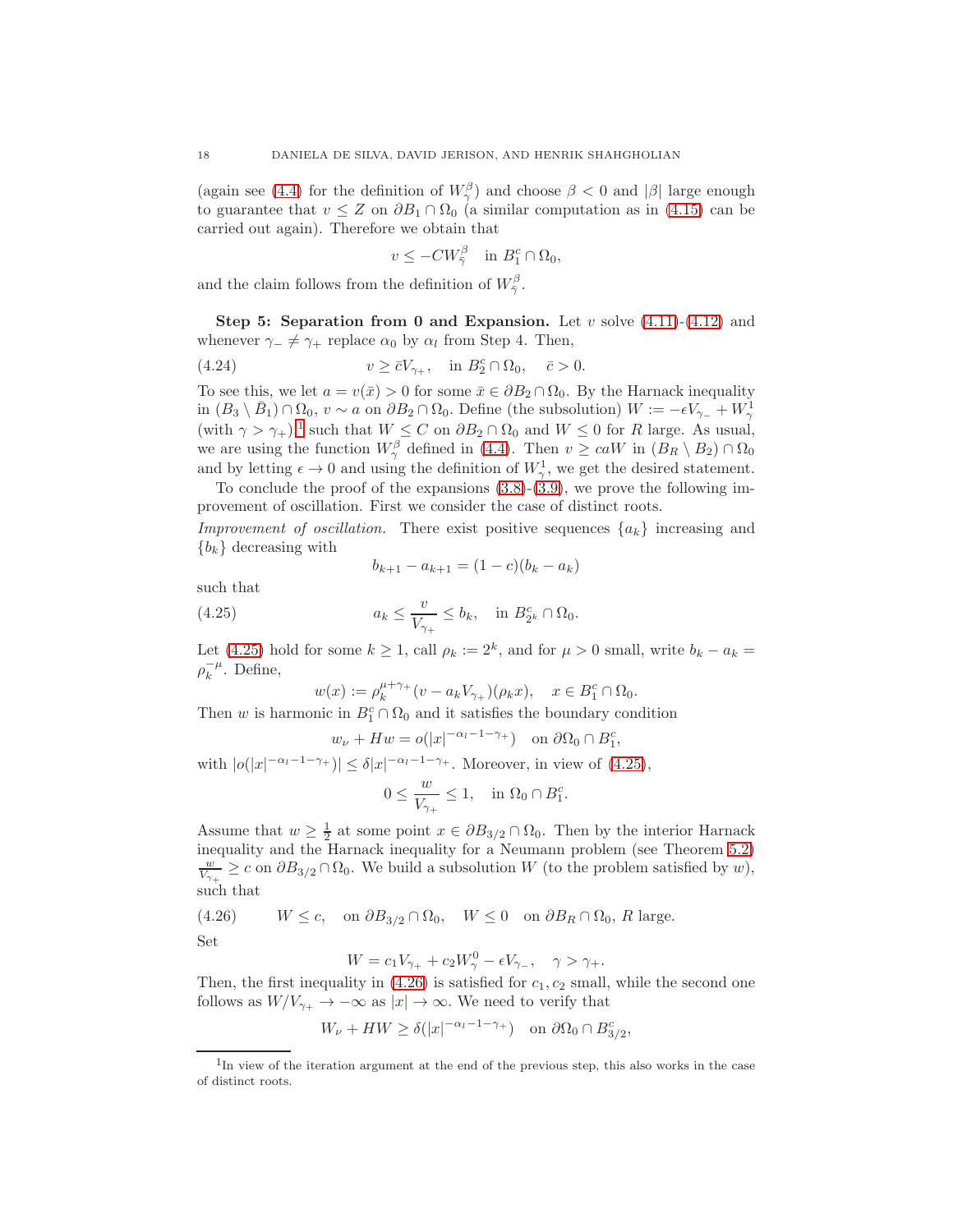or equivalently,

$$
c_2|x|^{-\gamma - 1} \ge \delta |x|^{-\alpha_l - 1 - \gamma_+} \quad \text{on } \partial \Omega_0 \cap B_{3/2}^c.
$$

This holds for  $\delta$  small, as long as  $\gamma < \alpha_l + \gamma_+$ . By Lemma [4.1,](#page-12-3) which can be applied because  $V_{\gamma+}$  is a solution to [\(4.1\)](#page-11-0), which is strictly positive on the closure of  $D := (B_R \setminus \overline{B}_{3/2}) \cap \Omega_0$ , while  $W - w$  is a subsolution to [\(4.1\)](#page-11-0) in D, non-positive on  $(\partial B_R \cup \partial B_{3/2}) \cap \Omega_0$ , thus

$$
w \ge W \quad \text{in } (B_R \setminus B_{3/2}) \cap \Omega_0
$$

and by letting  $\epsilon \to 0$  we deduce,

<span id="page-18-1"></span>
$$
w \ge c_1 V_{\gamma_+} \quad \text{in } B_2^c \cap \Omega_0,
$$

which after unraveling what  $w$  is, gives the desired improvement.

When  $\gamma_-\,\,=\,\,\gamma_+\,$  the only modification is that, using the expansion in Step 3, [\(4.25\)](#page-17-1) will be satisfied by  $v - a_{-}V_{\gamma_{-}}$ , and

(4.27) 
$$
w := w(x) := \rho_k^{\mu + \gamma_+} (v - a_- V_{\gamma_-} - a_k V_{\gamma_+}) (\rho_k x).
$$

The rest of the proof works in the same way.

The proof of the proposition is now complete. Indeed, in the case  $\gamma_-\neq \gamma_+,$ [\(4.16\)](#page-14-3) immediately gives the desired expansions [\(3.7\)](#page-8-6) if  $a_-\neq 0$ . Otherwise, by standard arguments, the improvement of oscillation in Step 5 leads to [\(3.8\)](#page-8-4) (after rescaling back), with  $\bar{a} > 0$  in view of [\(4.24\)](#page-17-3). If  $\gamma = \gamma_+$ , again the improvement of oscillation in Step 5 and  $(4.24)$  give  $(3.9)$  (see  $(4.27)$ ).

 $\Box$ 

## 5. Appendix

In this Appendix, we provide a  $C^{2,\alpha}$  estimate for the difference of two nearby smooth solutions of [\(1.2\)](#page-0-0) in terms of the  $L^{\infty}$  norm. This estimate is essential in our proof of Theorem [1.1,](#page-1-1) and it relies on the use of the hodograph transform. We refer to [\[KN\]](#page-20-15) for further details on this important tool. Here universal constants only depend on dimension.

<span id="page-18-0"></span>**Proposition 5.1.** Let  $u_1, u_2$  be classical solutions to [\(1.2\)](#page-0-0) in  $B_1$ , with

<span id="page-18-2"></span>(5.1) 
$$
(x_n - \epsilon_1)^+ \le u_1 \le u_2 \le (x_n + \epsilon_1)^+,
$$

for  $\epsilon_1$  small universal. Then,  $v := u_2 - u_1$  satisfies

$$
(5.2) \quad ||v||_{C^{2,\alpha}(B_{1/2}\cap\overline{\{u_1>0\}})} \leq C||v||_{L^{\infty}(B_1)}, \quad \frac{v(x)}{v(y)} \leq C, \quad x, y \in B_{1/2}\cap\overline{\{u_1>0\}},
$$

with  $C > 0$  universal.

*Proof.* Let  $k = 1, 2$ . In view of the flatness assumption [\(5.1\)](#page-18-2), if  $\epsilon_1$  is chosen small (depending on *n*) such that the improvement of flatness Theorem in  $\lfloor$ C2 $\rfloor$  holds, then  $||u_k||_{C^{3}(B_{3/4})} \leq C$ , with C universal. Thus, for  $c > 0$  universal, (again by  $(5.1)$ ,

 $1 - c \leq \partial_n u_k \leq 1 + c$ , in  $B_{3/4} \cap \{u_k > 0\}$ .

Then, we can perform the partial hodograph transform  $y' = x', y_n = u_k(x)$ , with  $\mathcal{H}_{u_k}$  the inverse mapping given by the partial Legendre transform, and obtain

(5.3) 
$$
\begin{cases} \mathcal{F}(D^2 \mathcal{H}_{u_k}, \nabla \mathcal{H}_{u_k}) = 0 & \text{in } B_{1/2} \cap \{y_n > 0\}, \\ g(\nabla \mathcal{H}_{u_k}) = 0, & \text{on } B_{1/2} \cap \{y_n = 0\}. \end{cases}
$$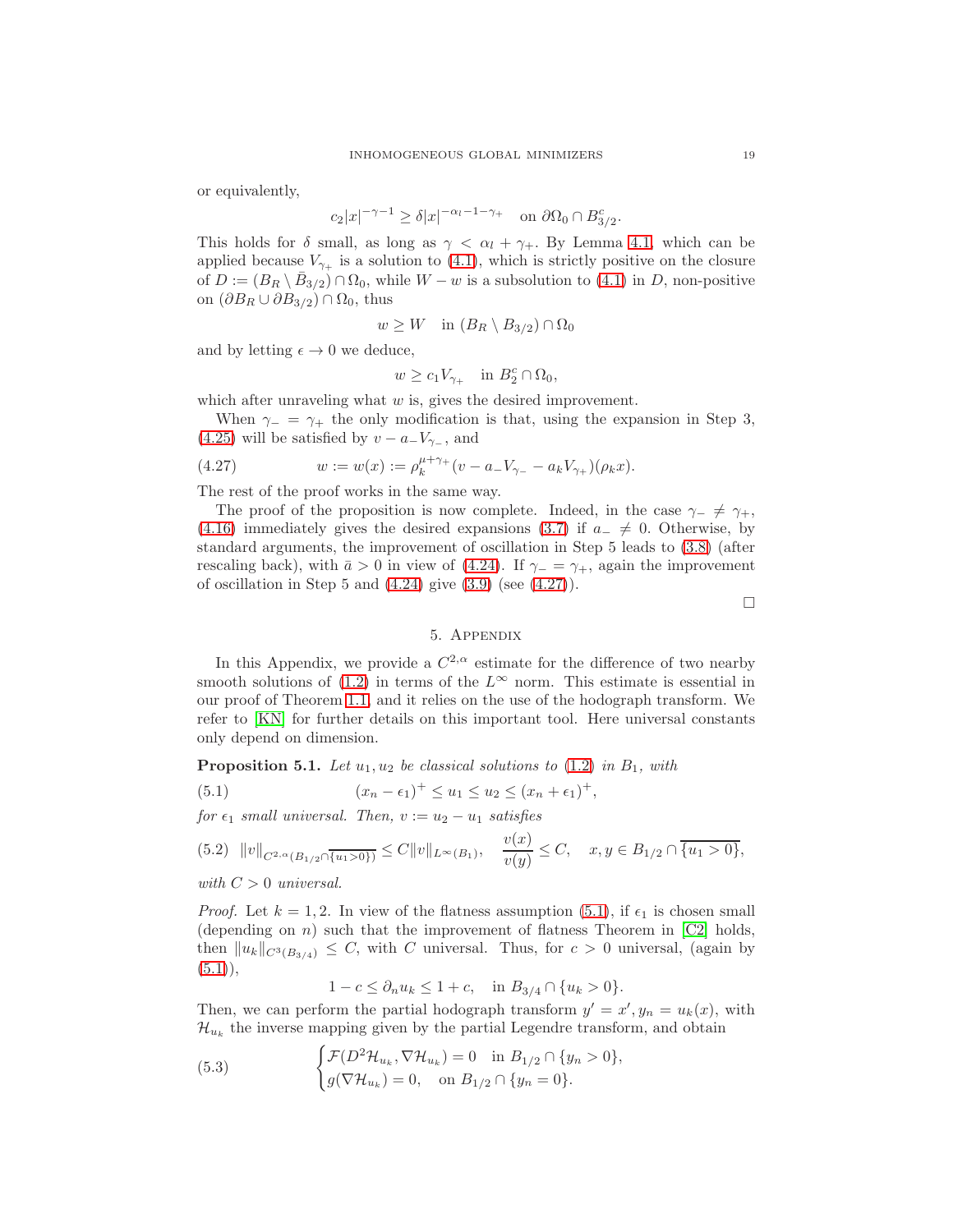The free boundary of  $u_k$  is given by the graph of the trace of  $\mathcal{H}_{u_k}$  on  $\{y_n = 0\}$ . The difference  $\psi := \mathcal{H}_{u_2} - \mathcal{H}_{u_1} \geq 0$  will then satisfy an equation of the form

$$
a^{ij}\partial_{ij}\psi + b^i\partial_i\psi = 0 \quad \text{in } B_{1/2} \cap \{y_n > 0\}
$$

with boundary condition,

$$
\psi_n = d^i \partial_i \psi \quad \text{on } B_{1/2} \cap \{y_n = 0\},
$$

and  $a^{ij}, b^i$  Hölder continuous and  $d^i \in C^{1,\alpha}$  with norms depending on the  $C^{2,\alpha}$ norm of  $\mathcal{H}_{u_k}$  which in turn depends on the  $C^{2,\alpha}$  norm of  $u_k$  (hence is bounded by a universal constant). By the standard regularity estimates in Theorem [5.2,](#page-19-0) the  $C^{2,\alpha}$  norm of  $\psi$  is controlled by its  $L^{\infty}$  norm. Moreover by the Harnack inequality, Theorem [5.2,](#page-19-0)  $\psi \sim ||\psi||_{\infty}$  in  $B_{1/4} \cap \{y_n > 0\}$ . Thus,

$$
u_1(x) = u_2(x', x_n - \psi(x', u_1(x))), \quad x \in B_{1/8} \cap \overline{\{u_1 > 0\}},
$$

for  $\psi$  as above, from which our claim follows.

We conclude the Appendix by stating the Schauder estimates and the Harnack inequality that we need for boundary problems.

<span id="page-19-0"></span>Theorem 5.2. Let  $v$  satisfy,

$$
a^{ij}\partial_{ij}v + b^i\partial_iv + cv = f \quad in \ B_1 \cap \Omega,
$$

$$
\beta \cdot \nabla v + hv = g \quad on \ B_1 \cap \partial \Omega,
$$

with  $a^{ij}$  uniformly elliptic, and  $\beta \cdot \nu \geq c_0 > 0$ , and

$$
\Omega := \{x_n > \phi(x')\}, \quad \phi(0) = 0.
$$
  
(i) If  $a^{ij}, b^i, c, f \in C^{0,\alpha}, \beta, h, g \in C^{1,\alpha}, \phi \in C^{2,\alpha}, \text{ then}$   

$$
||v||_{C^{2,\alpha}(B_{1/2}\cap\Omega)} \leq C(||v||_{\infty} + ||f||_{0,\alpha} + ||g||_{1,\alpha});
$$

(ii) if 
$$
v \ge 0
$$
,  $a^{ij}, b^i, c, \beta, h \in C^{0,\alpha}, \phi \in C^1$ , then  
\n
$$
\sup_{B_{1/2} \cap \Omega} v \le C\left(\inf_{B_{1/2} \cap \Omega} v + ||f||_{\infty} + ||g||_{\infty}\right),
$$
\nfor  $C > 0$  depending on n, the coefficients, the ellipticity constants, and  $\Omega$ .

Theorem [5.2](#page-19-0) is contained for example in [\[L\]](#page-20-16). However  $(ii)$  is stated under a sign assumption on the lower order coefficients, that is  $c, h \leq 0$ , which is needed for the existence theory. We point out that these assumptions are not needed for the Harnack inequality, since after a dilation it suffices to prove the result when the lower order coefficients are arbitrarily small, and the standard arguments continue to hold. Since we could not find an explicit reference, we provide below a sketch of the proof of the one-sided Harnack inequality which we used in Proposition [3.5.](#page-8-0)

Lemma 5.3. Let  $v \geq 0$  satisfy

$$
\Delta v = 0 \quad in \ B_1 \cap \Omega,
$$
  

$$
\partial_\nu v + hv = g, \quad in \ B_1 \cap \partial \Omega,
$$

with  $\Omega$  as in Theorem [5](#page-19-0).2, and  $\nu$  the inner unit normal to  $\partial\Omega$ . If  $v(\bar{x}) \geq 1$  at  $\bar{x} = \frac{1}{4}e_n$ , then

$$
\inf_{B_{1/2\cap\Omega}} v \ge c - C ||g||_{\infty},
$$

for  $c, C > 0$  depending on  $n, ||h||_{\infty}, \Omega$ .

$$
\Box
$$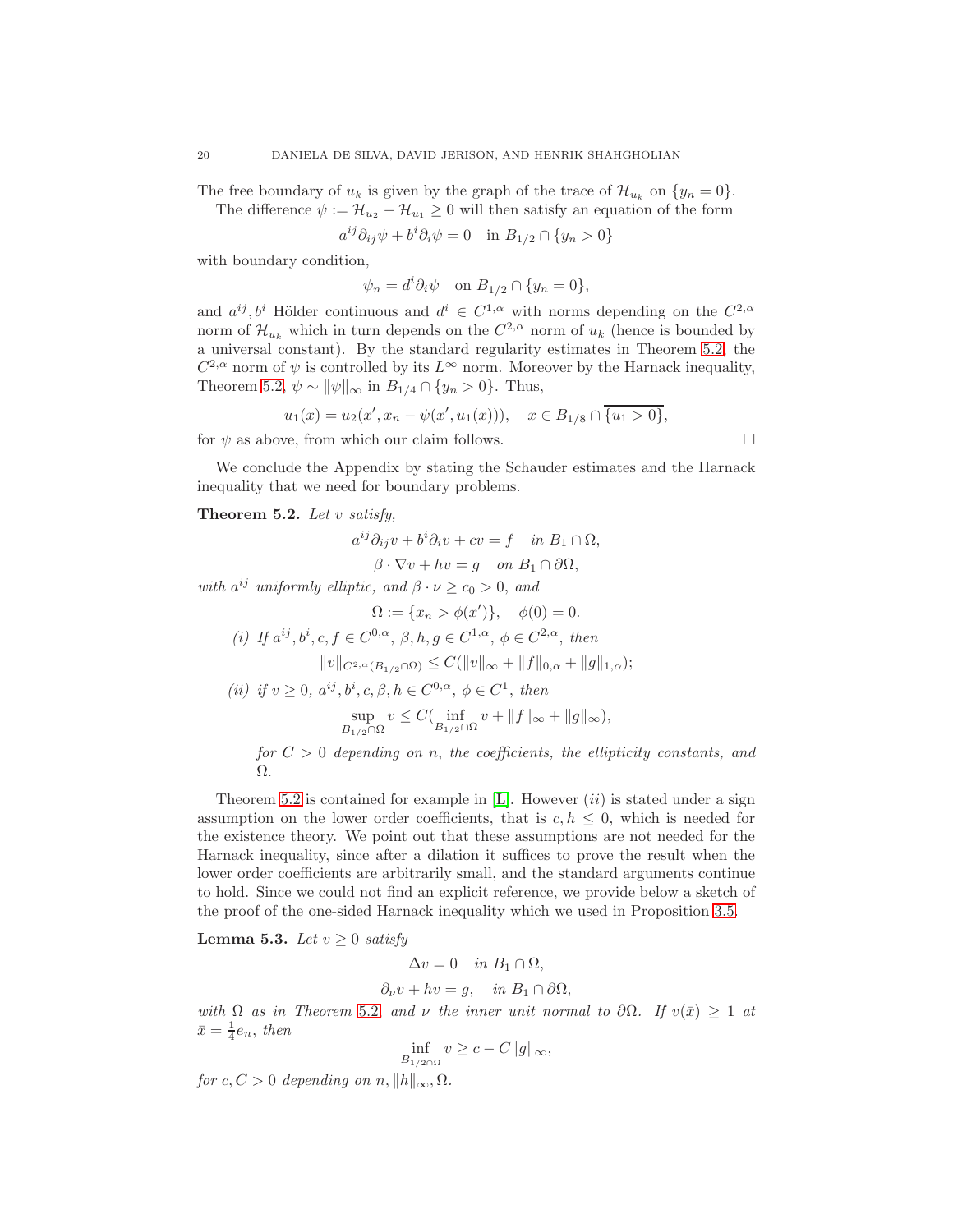*Proof.* After a dilation, we may reduce to the case when  $||h||_{\infty}, ||g||_{\infty}, ||\phi||_{C^1} \leq \epsilon_0$ for some  $\epsilon_0$  small, and we need to show that

$$
v \ge \frac{c}{2}
$$
, in  $B_{r_0} \cap \Omega$ , for some small  $r_0$ .

By the interior Harnack inequality,  $v \ge c_0$  on  $B_{1/8}(\bar{x})$ . Let

$$
V := c_1(|x - \bar{x}|^{2-n} - (\frac{1}{2})^{2-n})^+, \text{ in } B_{1/2}(\bar{x})
$$

with  $c_1 := c_0((1/8)^{2-n} - (1/2)^{2-n})^{-1}$ . We claim that,

$$
v \ge V \quad \text{on } B_{1/2}(\bar{x}) \cap \Omega,
$$

from which the desired bound follows. Indeed, let  $w := v - V$  and assume  $w(x_0) :=$  $\min_{\bar{B}_{1/2}(\bar{x})\cap\bar{\Omega}} w < 0$ . By the maximum principle,  $x_0$  cannot occur in  $(B_{1/2}(\bar{x}) \setminus$  $B_{1/8}(\bar{x})\cap\Omega$ . Thus, we only need to rule out that  $x_0 \in B_{1/2}(\bar{x})\cap\partial\Omega$ . On the other hand, at such point  $w_{\nu}(x_0) \geq 0$ , hence  $v_{\nu}(x_0) \geq V_{\nu}(x_0) \geq c_2 > 0$ , if  $\epsilon_0$  is chosen small. Therefore,

$$
\epsilon_0 + \epsilon_0 V(x_0) \ge \epsilon_0 + \epsilon_0 v(x_0) \ge g(x_0) - h(x_0)v(x_0) = \partial_\nu v(x_0) \ge c_2,
$$

and we reach a contradiction by choosing  $\epsilon_0$  small enough.

## **REFERENCES**

- <span id="page-20-0"></span>[AC] Alt H.W., Caffarelli L.A., *Existence and regularity for a minimum problem with free boundary*, J. Reine Angew. Math 325 (1981),105–144.
- <span id="page-20-1"></span>[C1] Caffarelli L.A., *A Harnack inequality approach to the regularity of free boundaries. Part I: Lipschitz free boundaries are*  $C^{1,\alpha}$ , Rev. Mat. Iberoamericana **3** (1987), no.2, 139–162.
- <span id="page-20-2"></span>[C2] Caffarelli L.A., *A Harnack inequality approach to the regularity of free boundaries. Part II: Flat free boundaries are Lipschitz*, Comm. Pure Appl. Math. 42 (1989), no. 1, 55–78.
- <span id="page-20-4"></span>[CJK] Caffarelli L.A., Jerison D., Kenig C.E., *Global energy minimizers for free boundary problems and full regularity in three dimension,* Contemp. Math., 350, Amer. Math. Soc., Providence, RI (2004), 83–97.
- <span id="page-20-3"></span>[CS] Caffarelli L.A., Salsa S., *A geometric approach to free boundary problems.* Graduate Studies in Mathematics, 68. American Mathematical Society, Providence, RI, 2005.
- <span id="page-20-6"></span>[DJ] De Silva D., Jerison D., *A singular energy minimizing free boundary*, J. Reine Angew. Math., 635 (2009), 1–22.
- <span id="page-20-13"></span>[ESV] Engelstein M., L. Spolaor L.,Velichkov B., personal communication.
- <span id="page-20-9"></span>[HHP] Hauswirth L., Helein F., Pacard F., *On an overdetermined elliptic problem*, Pacif J. Math., 250(2), (2011) 319–334.
- <span id="page-20-8"></span>[HS] Hardt R., Simon L., *Area minimizing hypersurfaces with isolated singularities*, J. Reine Angew. Math., 362 (1985), 102–129.
- <span id="page-20-7"></span>[H] Hong G., *Singular Homogeneous Solutions to One Phase Free Boundary Problem,* Proc. of the AMS, Volume 143, Number 9, (2015), 4009–4015.
- <span id="page-20-10"></span>[JK] Jerison D., Kamburov N., *International Mathematics Research Notices*, Volume 2016, Issue 19, 2016, 5922–5987.
- <span id="page-20-5"></span>[JS] Jerison D., Savin O., *Some remarks on stability of cones for the one-phase free boundary problem,* Geom. Funct. Anal. 25 (2015), no. 4, 1240–1257.
- <span id="page-20-11"></span>[KLT] Khavinson D., Lundberg E.,Teodorescu R., *An overdetermined problem in potential theory,* Pacif. J. Math., 265(1), (2013) 85–111.
- <span id="page-20-15"></span>[KN] Kinderlehrer D., Nirenberg L., *Regularity in free boundary problems,* Annali della Scuola Normale Superiore di Pisa - Classe di Scienze, Serie 4, Tome 4 (1977) no. 2, pp. 373–391.
- <span id="page-20-16"></span>[L] Lieberman, G.M., *Oblique derivative problems for elliptic equations*, World Scientific Publishing Co. Pte. Ltd., Hackensack (2013).
- <span id="page-20-12"></span>[T] Traizet M., *Classification of the solutions to an overdetermined elliptic problem in the plane*, Geom. Funct. Anal., 24(2), (2014) 690–720.
- <span id="page-20-14"></span>[W] Weiss G., *Partial regularity for a minimum problem with free boundary*, Journal Geom. Anal. 9 (1999), 317–326.